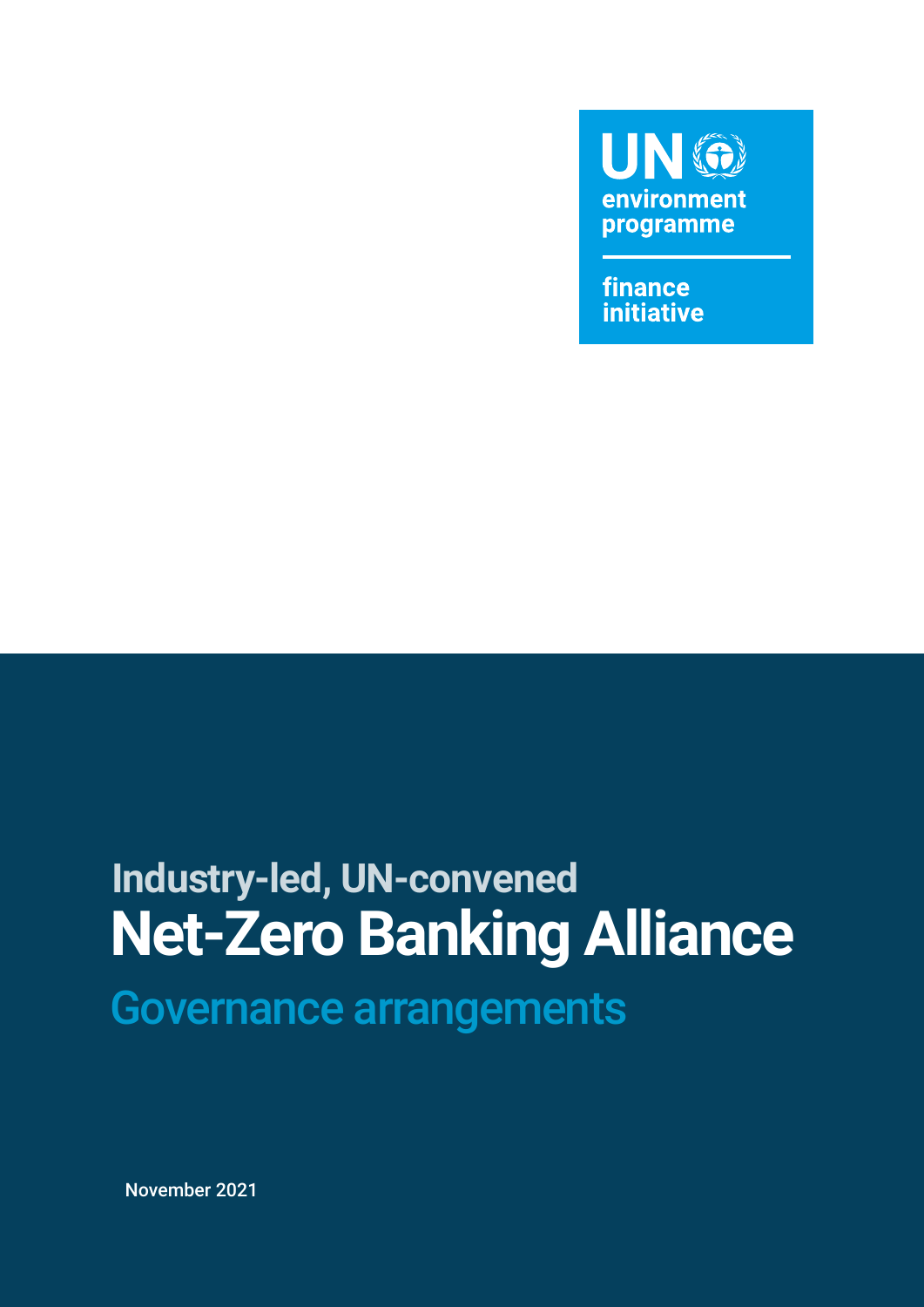## **Table of contents**

| Decision making at SG level (at both Principal and Representative Levels):16 |  |
|------------------------------------------------------------------------------|--|
|                                                                              |  |
|                                                                              |  |
|                                                                              |  |
|                                                                              |  |
|                                                                              |  |
|                                                                              |  |
|                                                                              |  |
|                                                                              |  |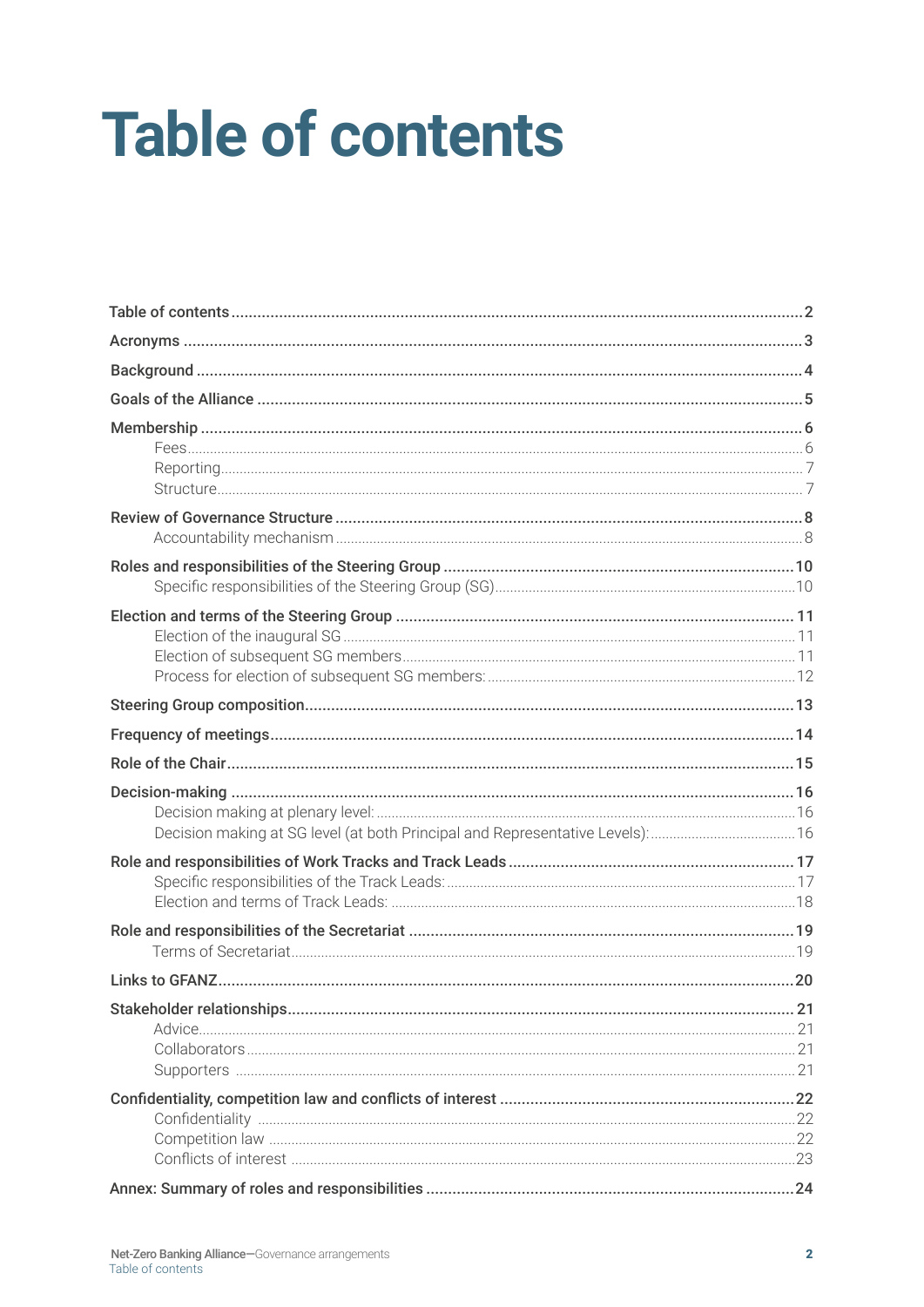<span id="page-2-0"></span>

| <b>CCCA</b> | Collective Commitment for Climate Action |  |  |
|-------------|------------------------------------------|--|--|
|             |                                          |  |  |

- GHG Greenhouse gas
- NZBA The Net-Zero Banking Alliance
- **PRB** Principles for Responsible Banking
- UNEP FI United Nations Environment Programme Finance Initiative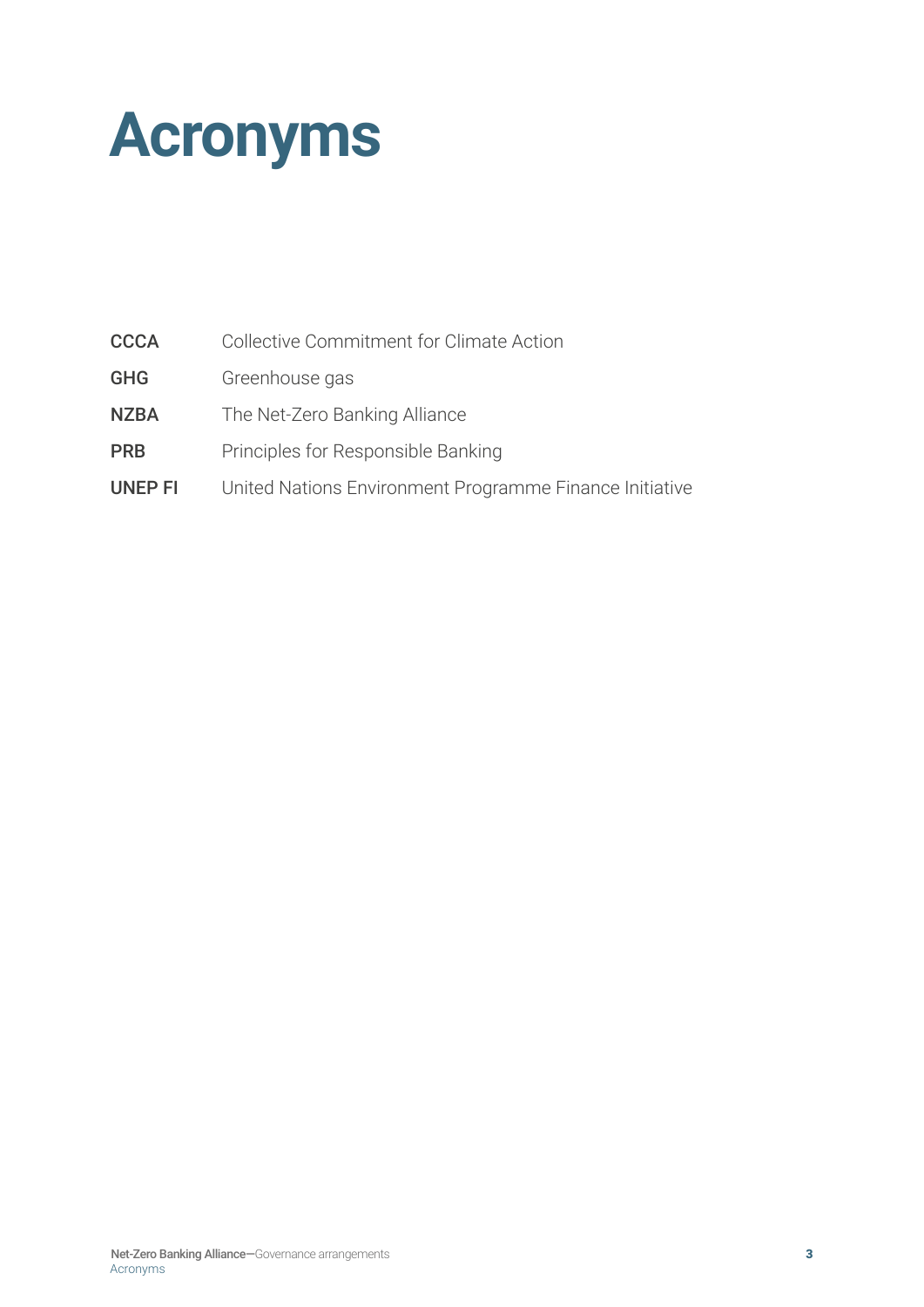## <span id="page-3-0"></span>**Background**

The United Nations Net-Zero Banking Alliance (the 'Alliance') is a UN-convened, bank-led alliance. The members commit to transition the operational and attributable GHG emissions from their lending and investment portfolios to align with pathways to net-zero by 2050 or sooner, and:

- In addition to net-zero by 2050 commitments, banks must set targets for 2030 or sooner which are in line with a low/no overshoot scenario consistent with 1.5 degree warming to cover a significant majority of emissions including in at least one priority sector within 18 months of joining and set targets for all or a substantial majority of listed high emitting sectors within 36 months of signing; and
- Annually report on targets and progress.

Members sign a commitment statement and agree to following the UNEP FI Guidelines for Climate Target Setting for Banks (the 'Guidelines') .

The Alliance was launched with a group of 43 founding members and officially announced to the public on 21 April 2021. The Alliance is made up of banks leading on the ambition to find solutions to the climate crisis and aims to scale up rapidly. Thus, a sound, effective and efficient governance structure is required and outlined in this document.

UNEP FI provides the secretariat functions of the Alliance (the 'Secretariat').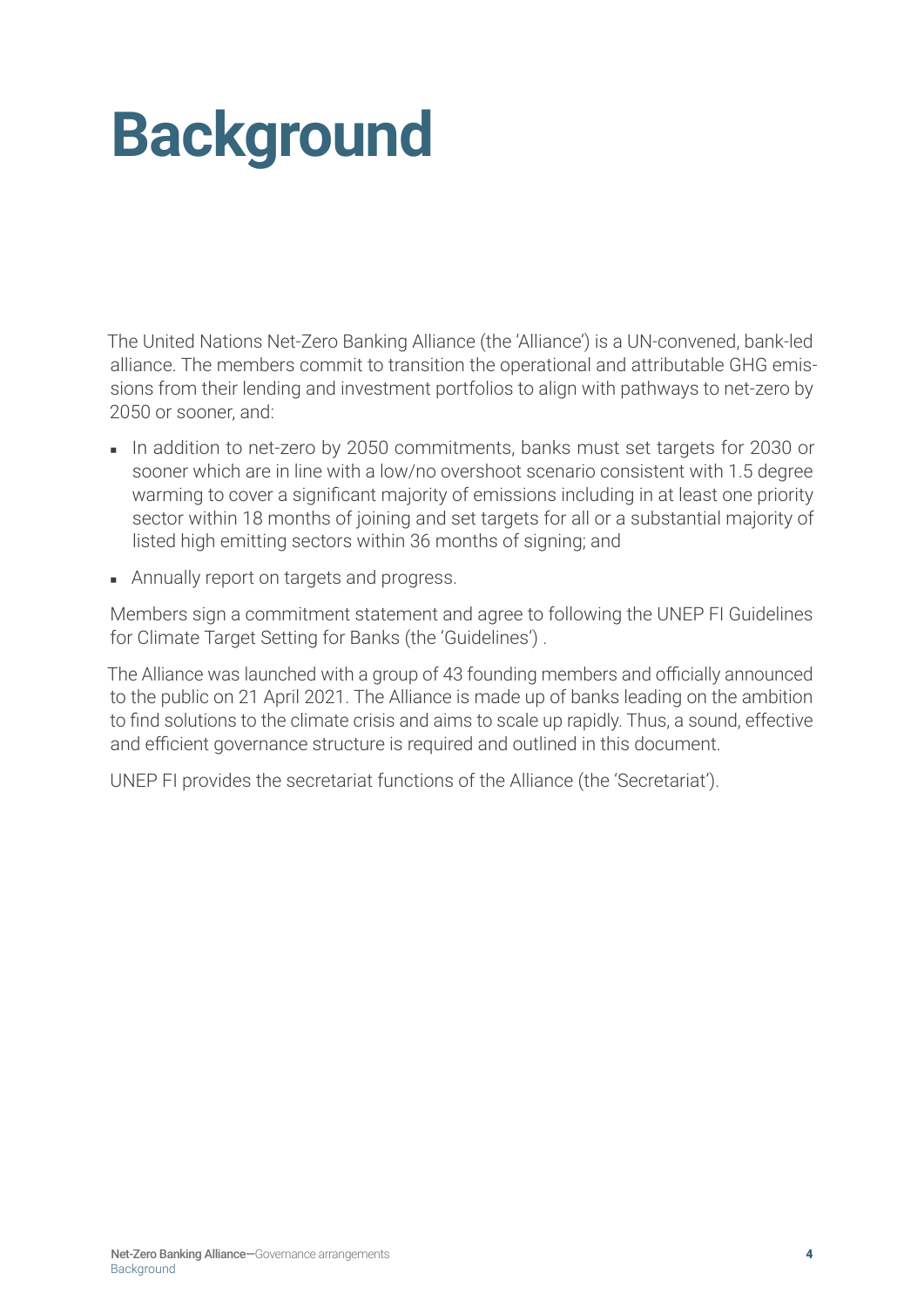## <span id="page-4-0"></span>**Goals of the Alliance**

The Alliance aims to drive collective, aligned and credible progress toward achieving net-zero emissions by 2050 through two primary goals.

Firstly, to provide a platform for a collective commitment to demonstrate leadership, external consistency and credibility, through:

- a common interpretation/understanding of what it means to be aligned to a 1.5 degrees trajectory.
- accountability in demonstrating the fulfilment of the commitment.
- action in promoting banks to join the Alliance.

Secondly, to provide a structured forum to support banks' transition to net zero by 2050 through:

- Facilitating capacity building within member banks by showcasing potential approaches for 'how to' implement the commitment.
- Guiding peer learning and sharing experience to accelerate progress.
- Signposting resources, methodologies and leading practices around areas such as data.
- Identifying gaps and working with others to overcome them. Relevant stakeholders may include, but are not limited to: international organisations, peers, customers, investors, governments and other alliances.
- Connecting and consolidating, minimising fragmentation.
- Providing a voice for banks to communicate on the topic of transitioning to net zero by 2050 in line with a 1.5 degree outcome.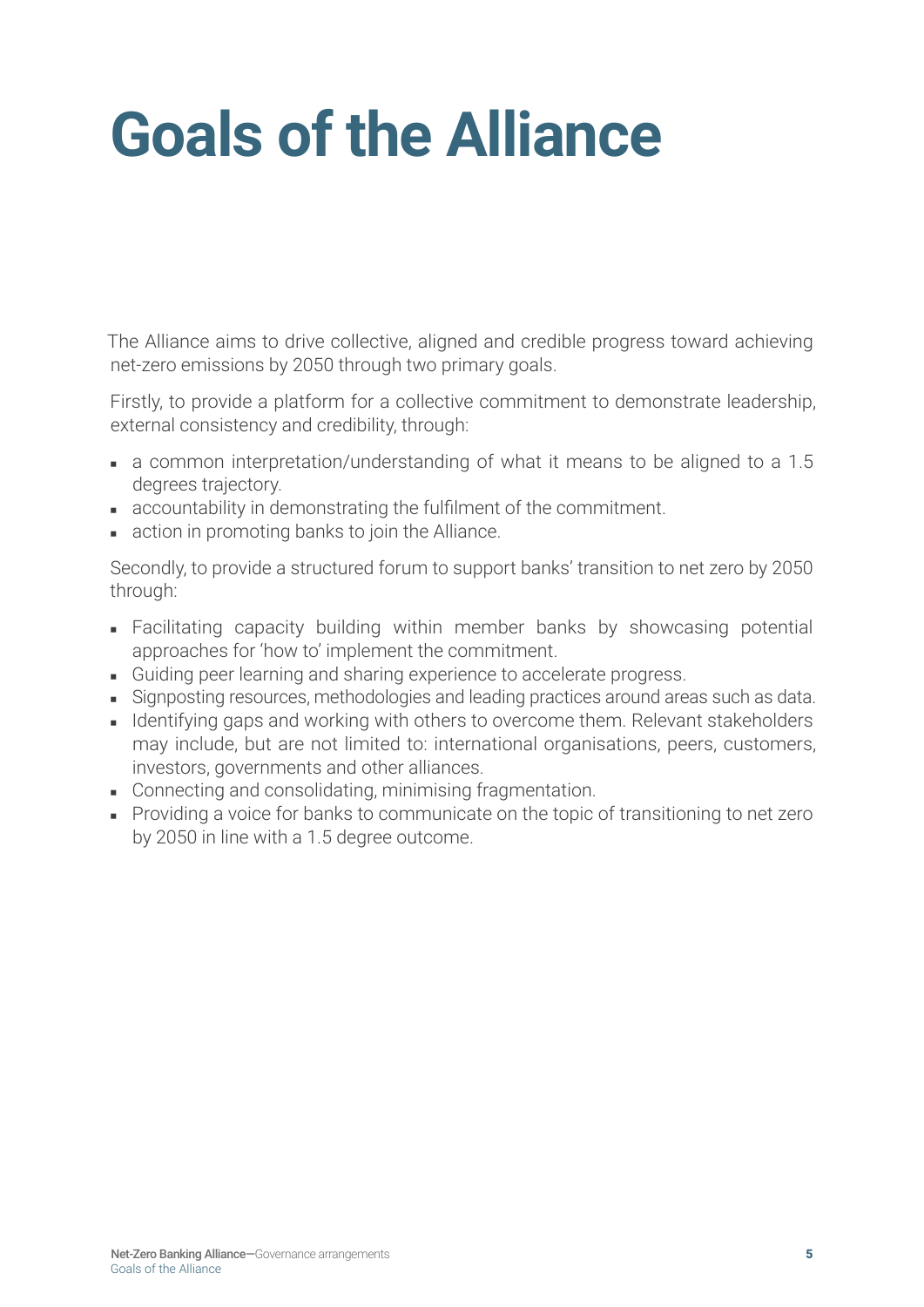## <span id="page-5-0"></span>**Membership**

Alliance membership is open to all banks, whether a member of UNEP FI or not. For signatories to the Principles for Responsible Banking (PRB), NZBA is their climate commitment. The Alliance is UN-convened and bank-led. Therefore, all bank members, alongside the UN conveners, have wide-ranging responsibilities to contribute to the Alliance, its governance, its strategy and the execution of its intended actions as set out in this Document.

An annual meeting of all banks in the Alliance, the Secretariat and partners will take place and will provide input into the scope of actions for the upcoming year. All bank members are encouraged to take leadership roles in the Alliance within the envisioned work tracks.

This is a strategic alliance and the NZBA is not intended to, nor shall be deemed to, establish any legally binding partnership or legally binding joint venture between UNEP FI or between them and any other Alliance member, or between any of the bank members, or to constitute any of those persons the agent of another, or authorise any of those persons to make or enter into any commitments or public statements for or on behalf of any other person.

#### **Fees**

By signing and submitting the NZBA Commitment Statement the bank members agree to pay a fee via the Secretariat, on an annual basis to ensure that the necessary programs and work tracks can be undertaken.

Banks which are members of UNEP FI will not need to pay any additional fee to be a signatory to the NZBA. Banks which are not members of UNEP FI will pay a proportion, approximately half, of the UNEP FI membership fee.

As the UNEP FI membership fees and bandings change, the Alliance fees will be updated accordingly (UNEP FI fees for 2021 to 2023 have been set and the fee structure will only change from 2024). For members joining part way through the year, the first annual contribution is portioned to the remaining months of the year and is invoiced on receipt and acceptance of the registration form.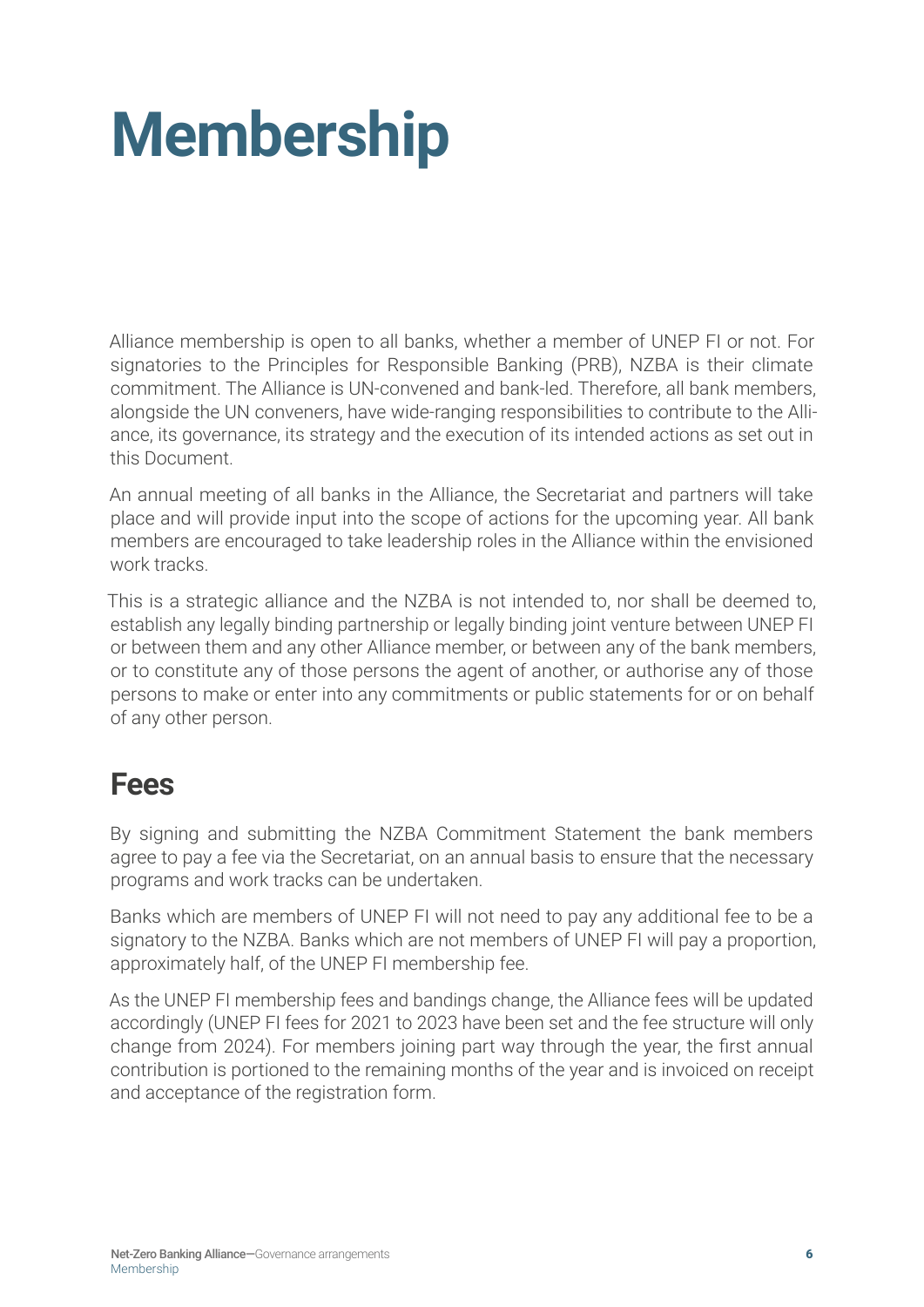#### <span id="page-6-0"></span>**Reporting**

As laid out in the Guidelines, members of the Alliance commit to publicly report their emissions profile, targets to reach net-zero greenhouse gas emissions, a plan for how they intend to meet those targets, and progress against meeting those targets [See previous footnote re comply-or-explain requirement]. The Secretariat will utilise banks' annual public reports to collate collective reporting.

Members agree to provide the Secretariat with links to their public reports to enable reporting on collective progress. The Secretariat may on occasion request specific additional information to facilitate collective reporting, as agreed with the [Alliance] Steering Group ('SG').

#### **Structure**

The following diagram reflects the structure of the NZBA, led by the SG, and supported by the civil society, scientific advisors and the Secretariat.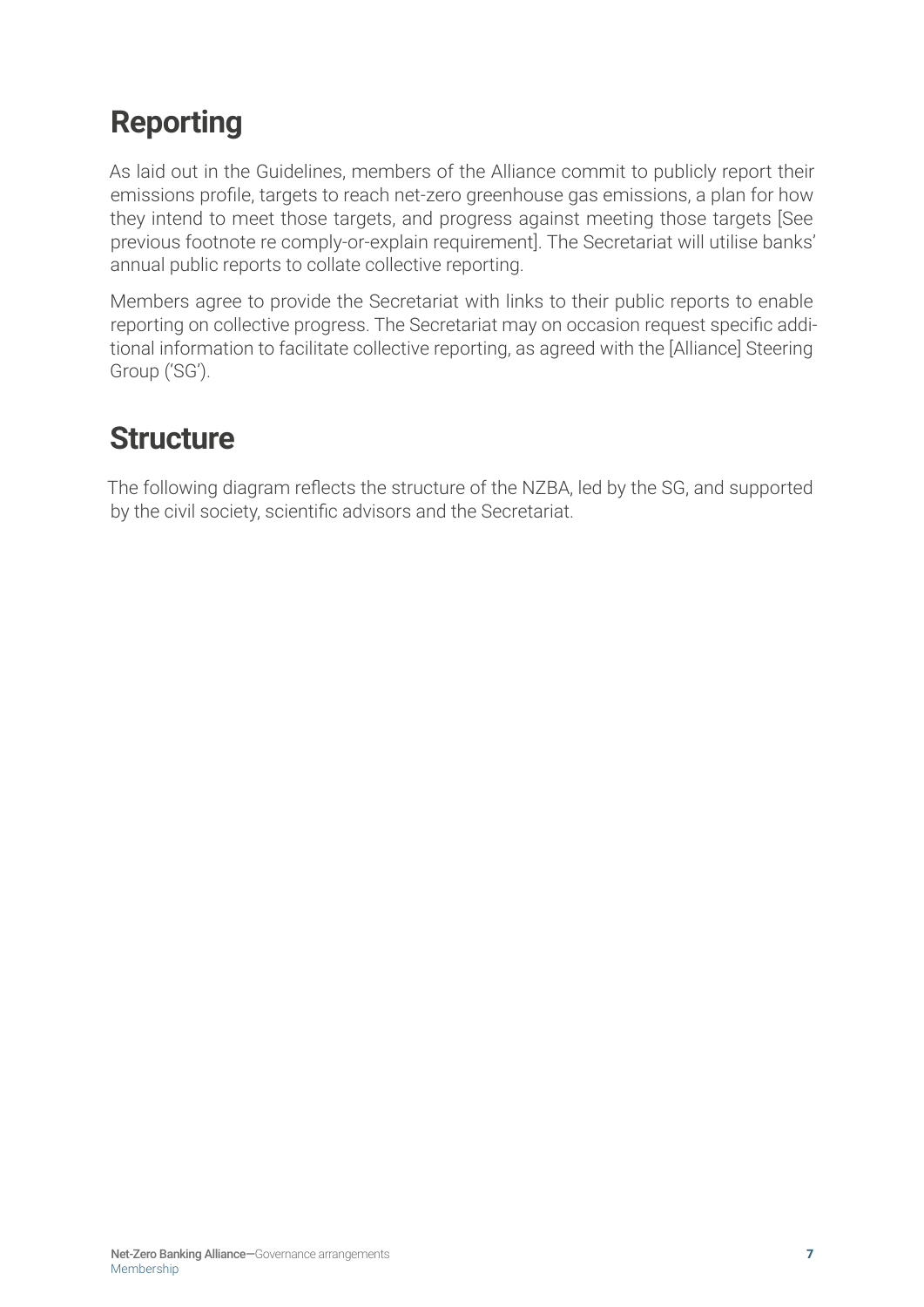### <span id="page-7-0"></span>**Review of Governance Structure**

The Governance Structure will be reviewed when deemed necessary by the SG to ensure the structure suits current needs. Any change to the structure of the Alliance will be proposed to the plenary for decision.

#### **Accountability mechanism**

It is important to ensure banks maintain their commitments made through the Alliance. Therefore, banks are encouraged to self-identify where they have not been able to meet the commitment and engage the Secretariat to support them in this endeavour.

A review of individual bank's observance of the commitment and Guidelines will be performed by the Secretariat at key milestones (the first at 18 months after signing and annually going forward) based on public reporting. If a bank is identified by the Secretariat as not in line with the commitment text or the Guidelines, or if a bank has not paid its membership fees within latest 6 months of receipt of the invoice, the following process is triggered.

- **1.** First instance: Engagement by the Secretariat to agree to a plan and timeline to address the identified shortcomings. This plan is approved at the level of the SG Representatives (the working level meeting of the SG). If the agreed timeline can't be met, but reasonable explanation is provided, an extension of no more than six months can be granted. The Secretariat will discuss with the member in question (e.g. one or two discussions over a few weeks) before escalating, if required, by reporting the engagement process and outcomes to the SG. The member in question has the right to challenge the findings of the Secretariat and the SG and make their case, evidencing how they believe they have met the commitment
- **2.** If shortcomings are not addressed following the engagement with the Secretariat, the Secretariat refers the case to the SG with a recommended course of action. If the SG concludes that the bank will not be able to remedy the shortcomings in the near term, but reasonably expects the bank to be in a position and willing to do so later, it can decide to declare the bank an "inactive" signatory (for a maximum of 6 months), following which the SG would make a decision to either reinstate the bank's status to active, or that the institution leaves the Alliance.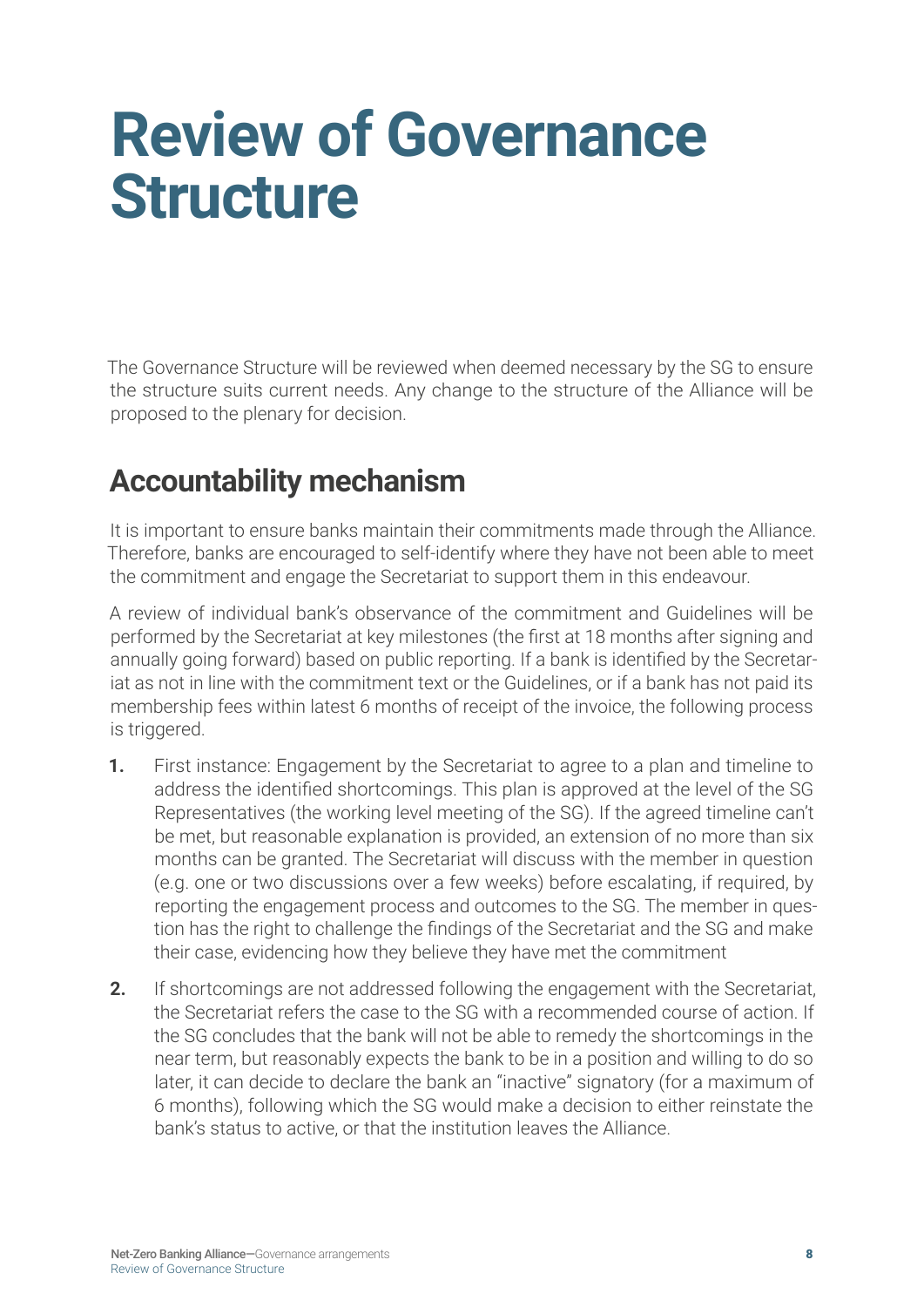If the SG concludes that the member bank in question has failed to address the shortcomings, it can decide unilaterally that the bank leaves the Alliance, i.e. is no longer listed as Signatory to the NZBA.

Members of the SG are required to notify the Secretariat and abstain from discussion and decision making in cases where there is or could be a conflict of interest (note: the Alliance member that is the subject matter of decision can make representation and is not counted as a bank with a conflict of interest). There is a responsibility on a bank to declare a conflict of interest. This may arise from the following, non-exhaustive examples:

- Their own banking institution, any subsidiary or group company thereof or any company in which their institution has a substantial shareholding is the concerned Alliance member.
- The decision on the case at hand would set a precedent for dealing with similar shortcomings at the bank the SG member represents.

In order to streamline the accountability mechanisms, for PRB signatories the Secretariat will coordinate with the relevant PRB accountability and governance structures.

Banks leaving the Alliance will have their name removed from the public list of members on the NZBA website.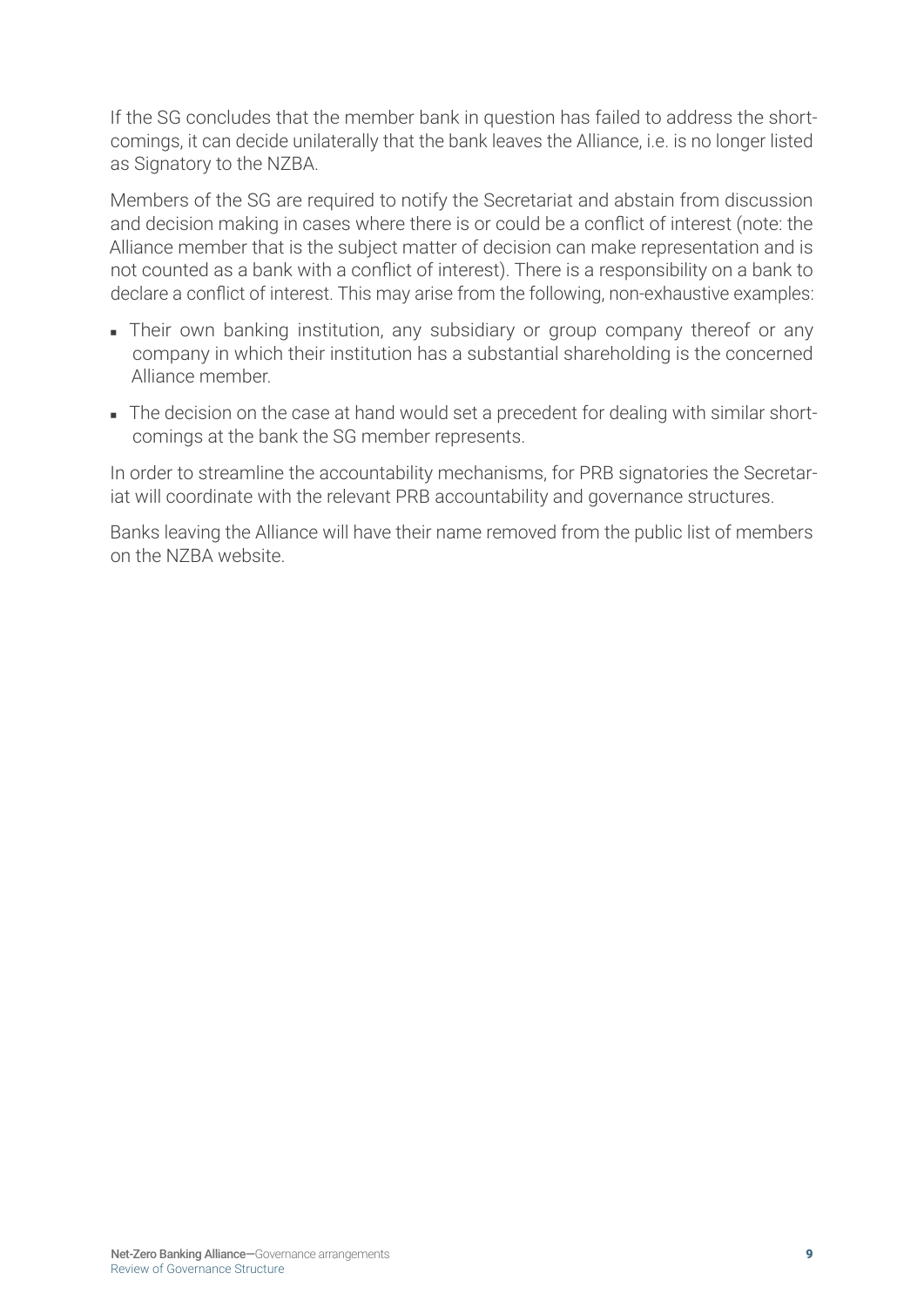## <span id="page-9-0"></span>**Roles and responsibilities of the Steering Group**

### **Specific responsibilities of the Steering Group (SG)**

The SG convenes both at the level of the 'Principals' (the formally elected individuals at C-suite or board level) as well as, more frequently, at 'working level' (where each Principal is represented by a designated colleague from the same organisation, the 'Representative'). Whenever feasible and appropriate the SG will carry out its responsibilities at 'working level' and elevate matters to the SG at 'Principals level' only when deemed appropriate, warranted and/or useful.

The SG will:

- set the strategic direction of the Alliance to meet the net zero by 2050 objective, by reviewing and considering for approval all proposed strategic, directional interventions of the Alliance (such as publications or public positions taken);
- determine and decide the goals, objectives, and desired outcomes of the Alliance;
- oversee any review of the commitment statement and the bank-led UNEP FI Guidelines for Climate Target Setting for Banks and agreement of revisions with signatories;
- understand and represent the interests of Alliance stakeholders, including as spokespeople for the Alliance;
- at a working level, guide technical work and collective progress reporting towards the achievement of the Alliance's commitment;
- lead, guide and approve the advocacy and engagement of the Alliance on policy matters globally and domestically;
- steer the work tracks to undertake work that supports Alliance members with respect to best practice;
- delegate to the Secretariat the authority to approve the appointment of Secretariat staffing to perform secretariat duties and other management of NZBA work arising as a matter of course. The SG will make decisions over the commissioning to third parties of significant pieces of work to further the goals of the Alliance;
- approve an annual budget;
- review on a periodic basis the governance structure of the Alliance;
- recruit other banks to the Alliance through promoting the work of the Alliance at appropriate opportunities;
- provide periodic updates on work undertaken and progress made to the UNEP FI Banking Board at least bi-annually; and
- hold members of the Alliance accountable to their commitment, including removing banks that consistently fail to meet their commitment from the list of signatories.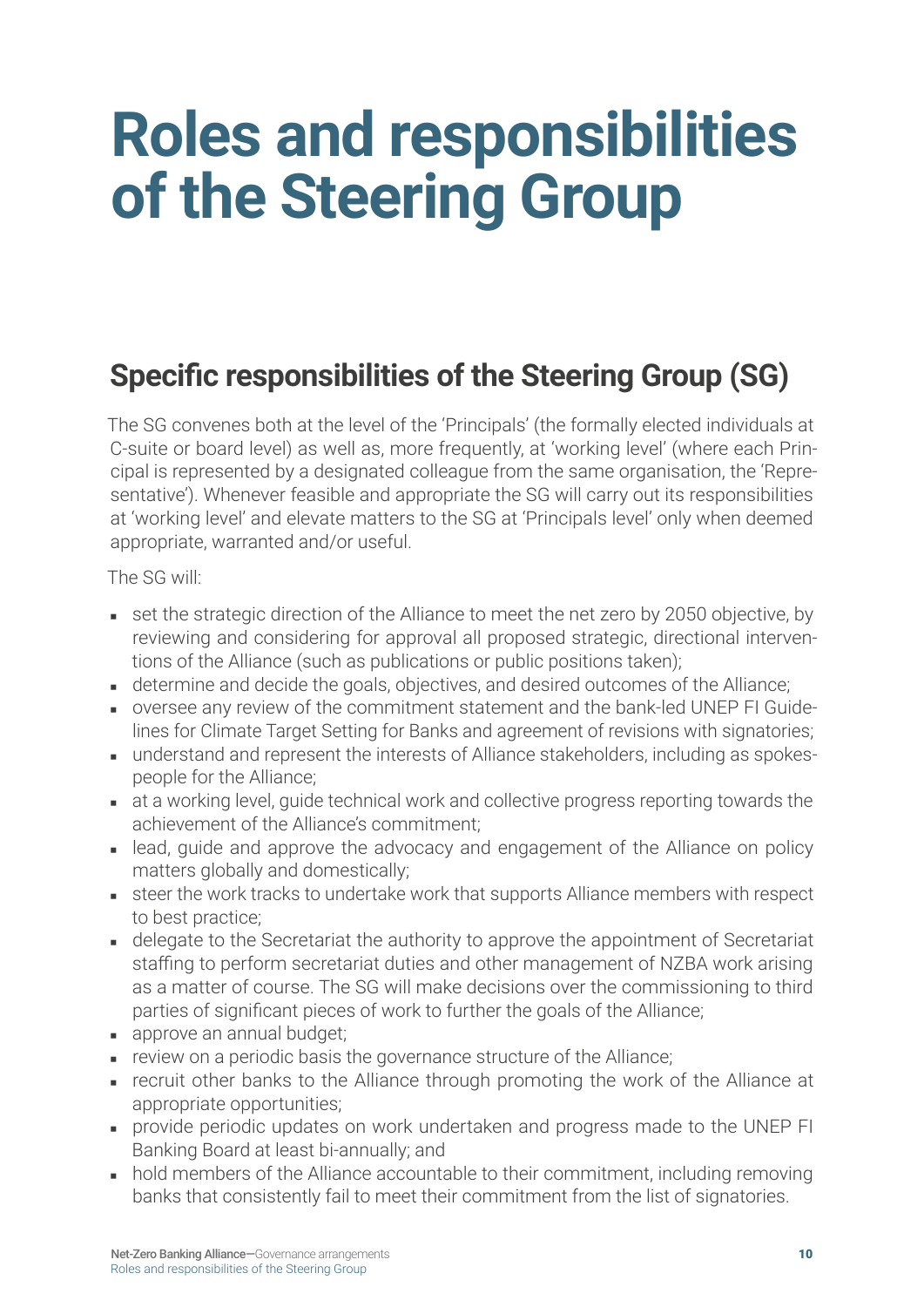## <span id="page-10-0"></span>**Election and terms of the Steering Group**

The SG members will serve for a period of two (2) years starting on 22 July 2021. (The exception to this is that half of the inaugural board would hold three year terms to achieve staged change of SG members). The position is held by the bank and represented by nominated individuals at Principal (C-Level) and Representative (Head of Sustainability or equivalent) level.

#### **Election of the inaugural SG**

Each of the five regions have an initial seat allocation (defined in section 9 below). Banks that are full NZBA members on 28 June 2021 within each region will agree which bank(s) will represent them on the inaugural SG. This may be achieved through consensus or through a nomination and voting process involving the banks within that region.

#### **Election of subsequent SG members**

Members of the SG shall be elected by a simple majority of all Alliance members voting in favour. Each Alliance member shall have one vote. Voting will take place two (2) months prior to the end of the term of elected bank SG members. The serving SG members are eligible for re-election to a maximum of one (1) additional term.

Banks having served two consecutive terms can be re-elected or re-appointed after a minimum break of one year.

At nomination, the bank must state their chosen representatives:

- The Principal shall be C-suite level or a member of the member's board.
- The Representative should be Head of Sustainability or equivalent seniority level.

Nominated banks would undergo a standard due diligence process undertaken by the Secretariat.

Should an SG member no longer be able to serve before their term has expired, a written notification should be sent to the Secretariat by the member's organisation, ideally providing two months' notice, to propose a new representative who will have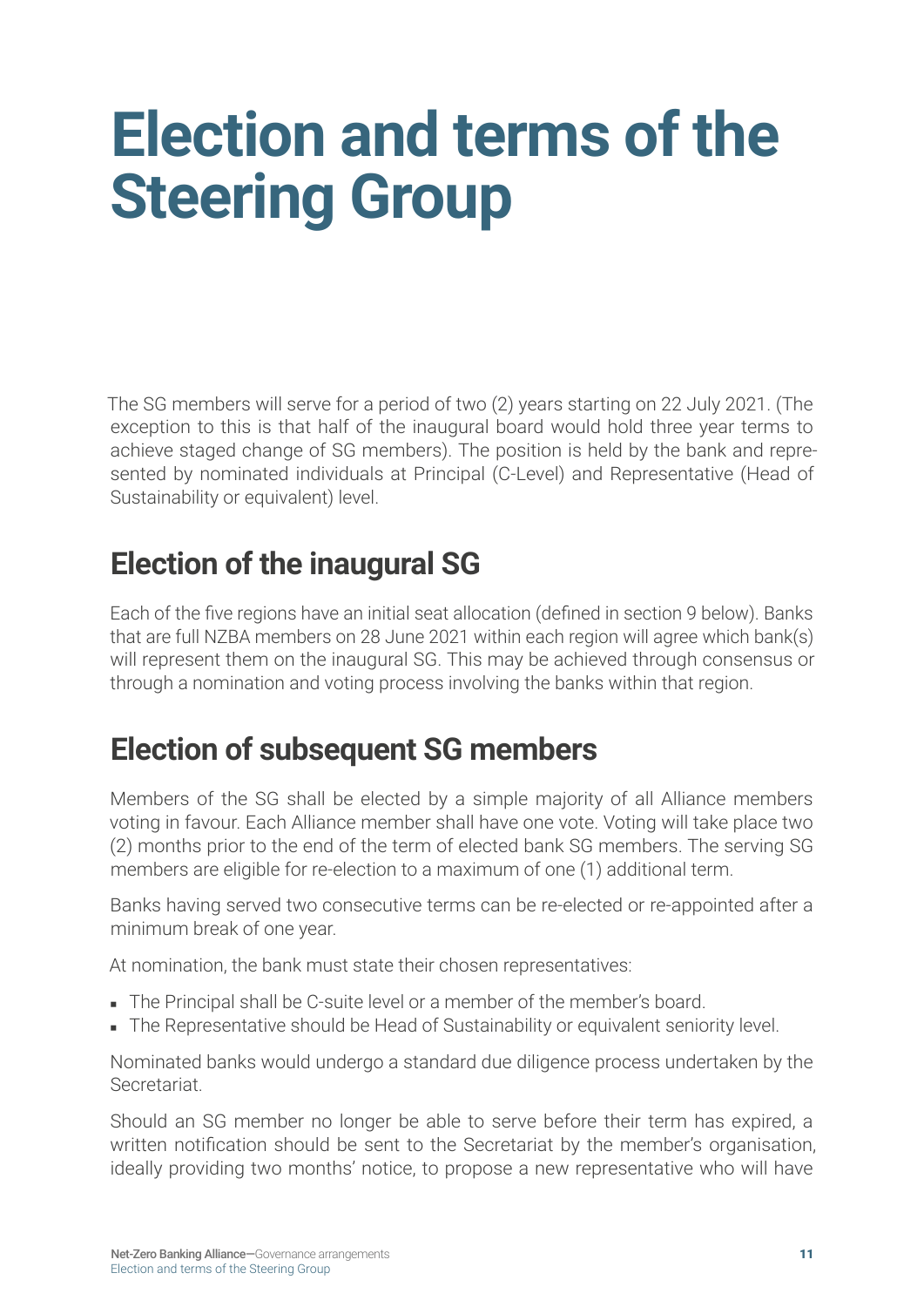<span id="page-11-0"></span>to be approved by the SG members as meeting the criteria described above. Should no replacement representative be available within two months of the incumbent leaving, the vacant position is to be filled by a new nomination/election process. If another bank from the relevant region does not wish to self-nominate, the SG will decide which region(s) the vacant seat should be made open to or whether it should remain vacant until the next election period.

#### **Process for election of subsequent SG members:**

- The Secretariat will issue a call to Alliance members for self-nominations, specifying which positions are to be filled. The positions(s) may have criteria attached to them, such as regional or size representation, as determined by the SG. Self-nominations must then be submitted to the Secretariat via the self-nomination form provided by the Secretariat, within the established deadline.
- Once the deadline for submitting self-nominations has passed, the Secretariat will check all self-nominations against the criteria which were established by the SG as above, undertake standard due diligence on the institution, confirm the bank is in good standing relative to the guideline commitments, and inform all self-nominees about the total number of eligible nominations received for the respective position. At this stage, any self-nominee who does not wish to stand for election may withdraw in confidence.
- All completed self-nomination forms are circulated to the full bank membership of the Alliance. Each Alliance bank member has one vote to cast per position (as defined by the established criteria). The candidate with the most votes will take the position. In the event of a tie, banks in that region would vote to determine which candidate in the tie is allocated the seat.
- Voting is submitted to the Secretariat and it is not disclosed which bank voted for which candidate.
- Should there only be one eligible self-nomination for a position, the self-nominee will be appointed on a no-objection basis.
- Terms are staggered so that every year half of the seats are up for re-election. To achieve this staggering from the first set-up of the SG, for the purpose of the first elections in 2021 one half of the seats will be randomly assigned a three-year term.
- The SG may, as the coalition grows, decide to allocate seats to more granular regions, depending on the proliferation of general membership over the coming years.
- The UN shall always have a right of permanent representation on the SG.
- A Chairperson will be elected from the bank SG Members by simple majority of the SG Members.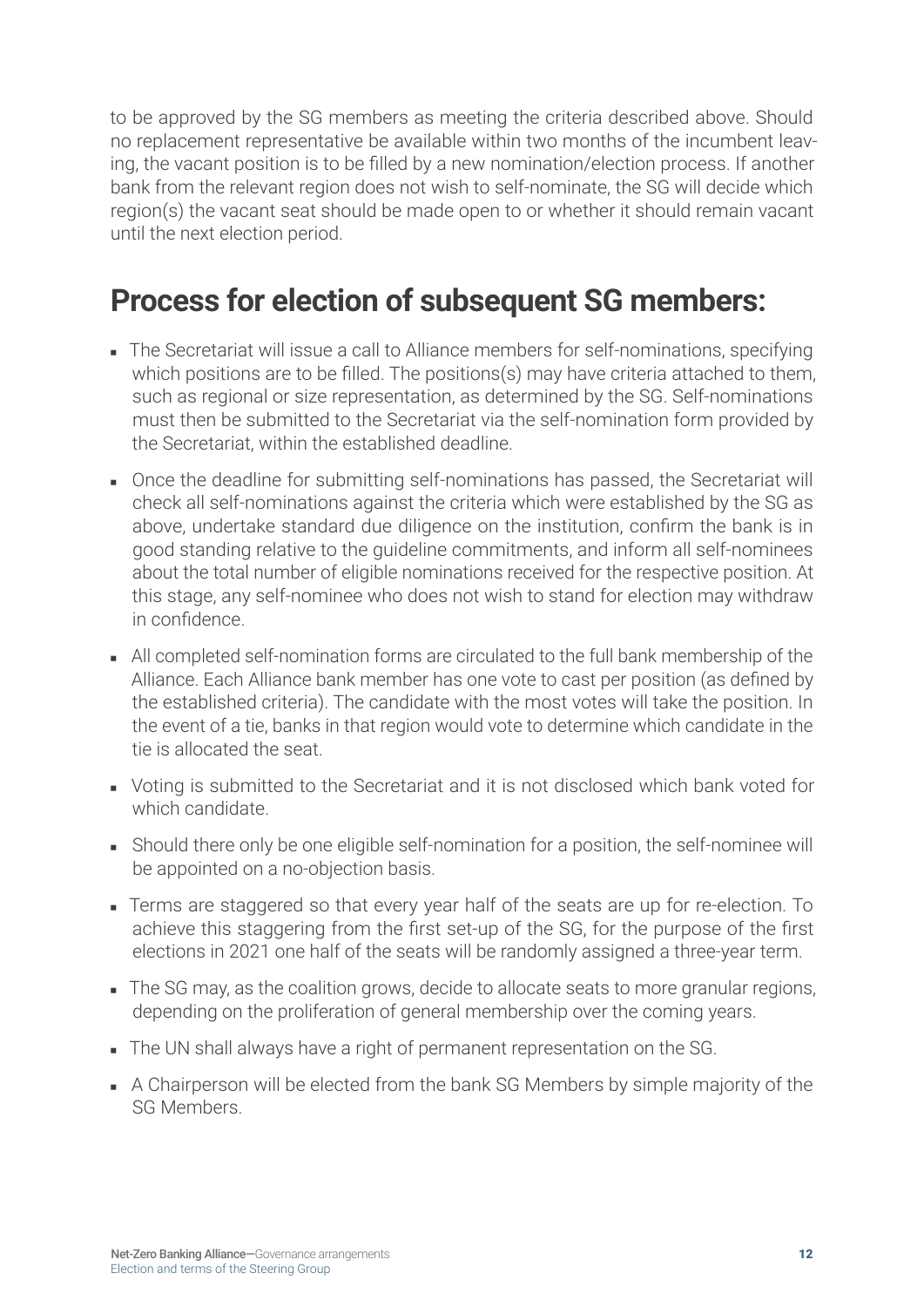### <span id="page-12-0"></span>**Steering Group composition**

The SG shall comprise 12 banking members and one post for the UN-affiliated convener. Any of the bank members may be elected as the Chair by the SG members.

The inaugural SG will allocate the 12 banking seats regionally as: 4 for Europe, 4 for North America, 2 for Asia Pacific, 1 for Africa & Middle East and 1 for Latin America and the Caribbean. For an international bank that is present in multiple locations, its region is determined by the country in which it is domiciled. Where multiple seats are allocated to a region, smaller banks should be represented. The inaugural Chair will be drawn from the 4 European SG member banks to reflect the greater proportion of European members in the NZBA at inauguration.

This regional representation in the inaugural SG aims to take a strategic view to building the Alliance globally.

As the membership of the SG refreshes, and starting 2 years from inception of the inaugural SG, the Alliance will seek to increasingly reflect in the SG the geographic distribution of its membership at that time. This includes a review ahead of election periods, where the composition of the SG will be decided based on the regional distribution of Alliance members and the agreed strategic direction of the Alliance at a given time.

At all times the Alliance will strive to achieve gender and cultural diversity to the extent possible.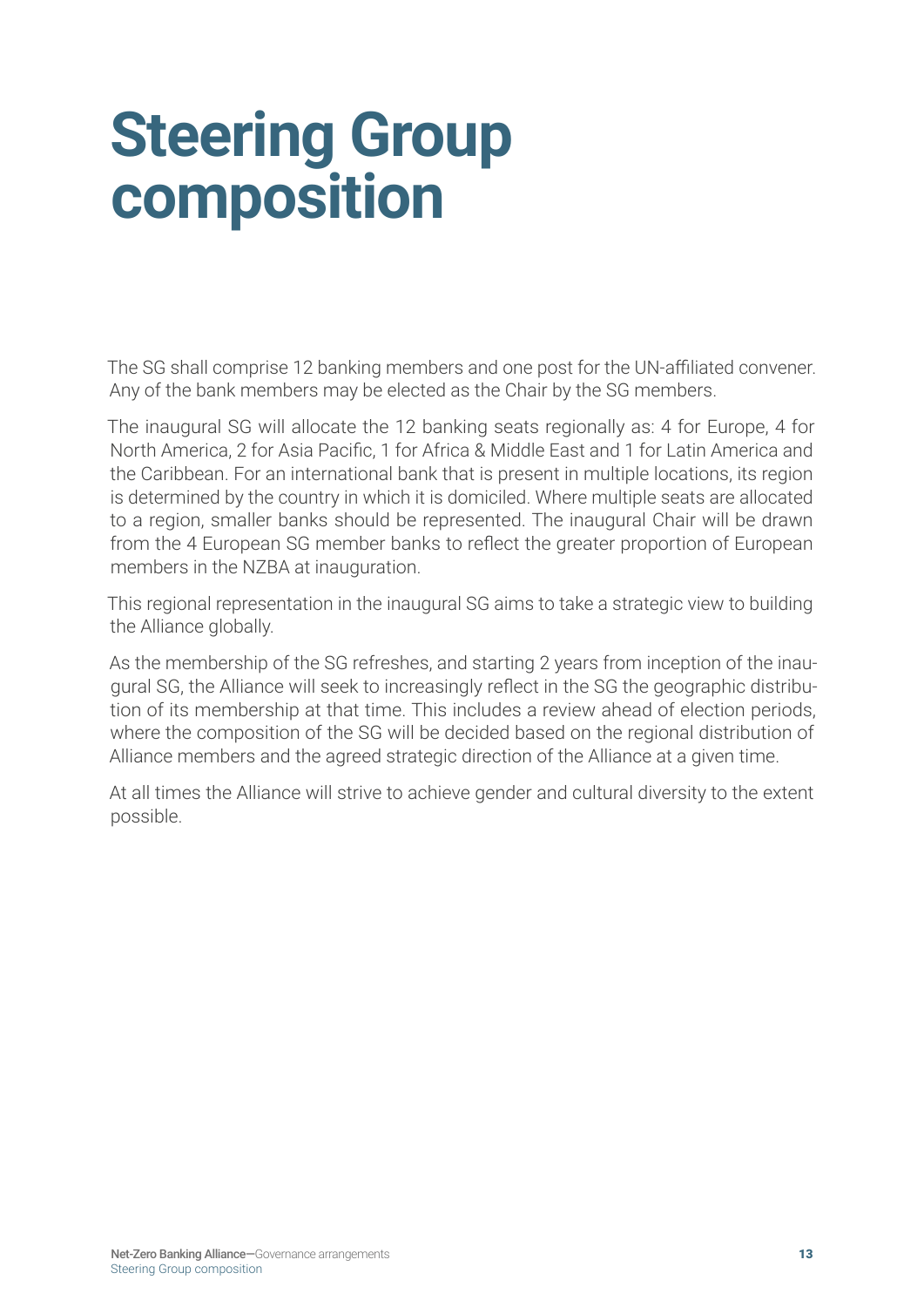# <span id="page-13-0"></span>**Frequency of meetings**

Meetings of the SG Principals will take place annually and will be scheduled at least one month in advance. If a member cannot attend a meeting, they are required to advise the Secretariat and Chair beforehand in writing and they may send an alternative C- or Board level representative in their stead.

Meetings of the SG Representatives will be held regularly, as required. SG working level members are expected to attend all SG meetings. If a member cannot attend a meeting, they are required to advise the Secretariat and Chair beforehand in writing and they may send an alternative representative in their stead. In the case of SG Representatives, this would be an alternate that has been specified at the outset.

There will be a minimum of one plenary meeting per year, at the Annual General Meeting.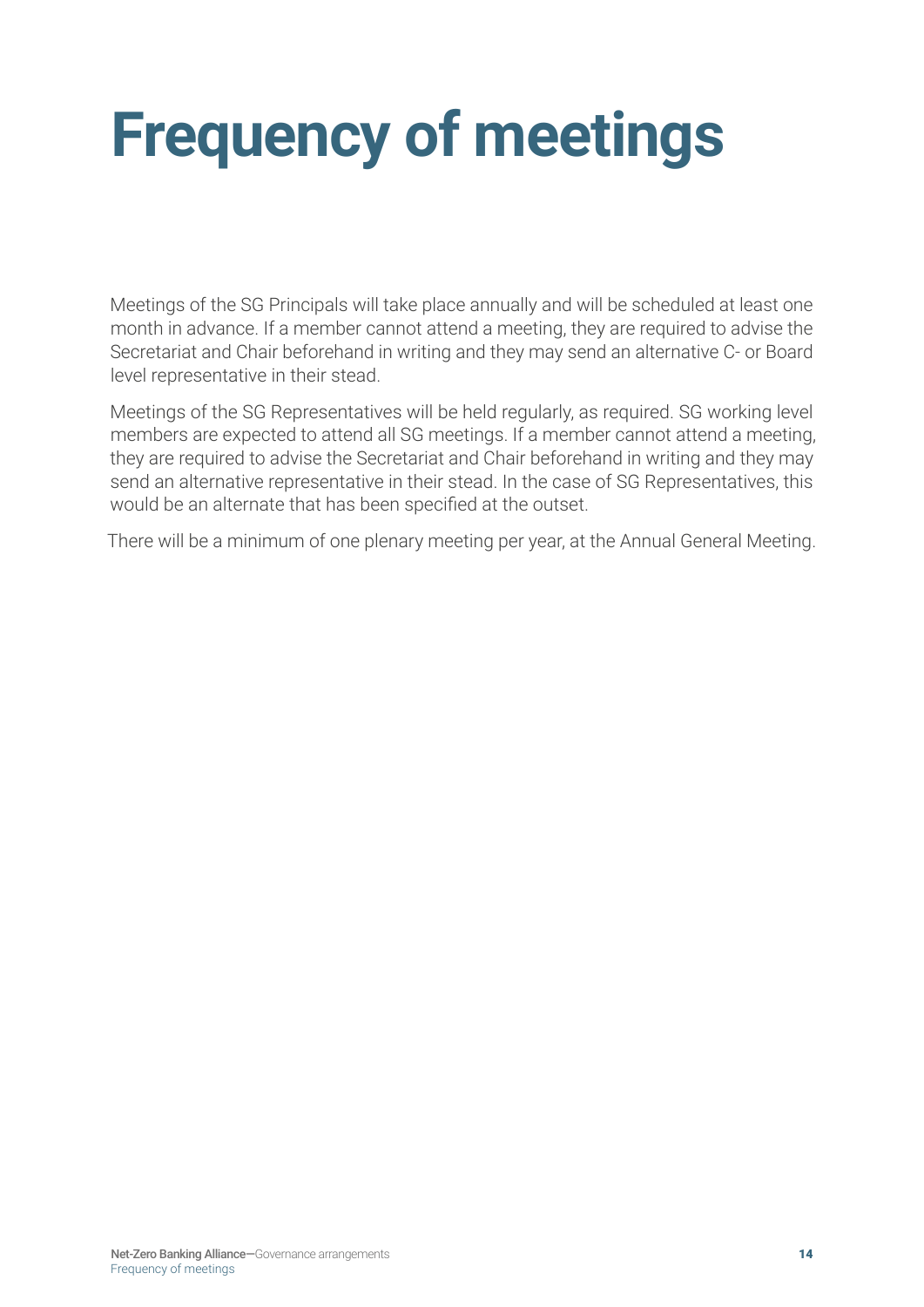## <span id="page-14-0"></span>**Role of the Chair**

Chairing of the SG involves:

- Chairing all SG sessions;
- Building consensus, managing differing views as they may arise, so as to leverage the diversity of the membership;
- Working closely with the Secretariat to set the agenda for and prepare SG meetings. The Secretariat will schedule and prepare the agenda for all meetings under the direction of the Chair;
- Driving the ambition and strategic relevance of the partnership; and
- Acting as a high-level NZBA representative at key events and meetings.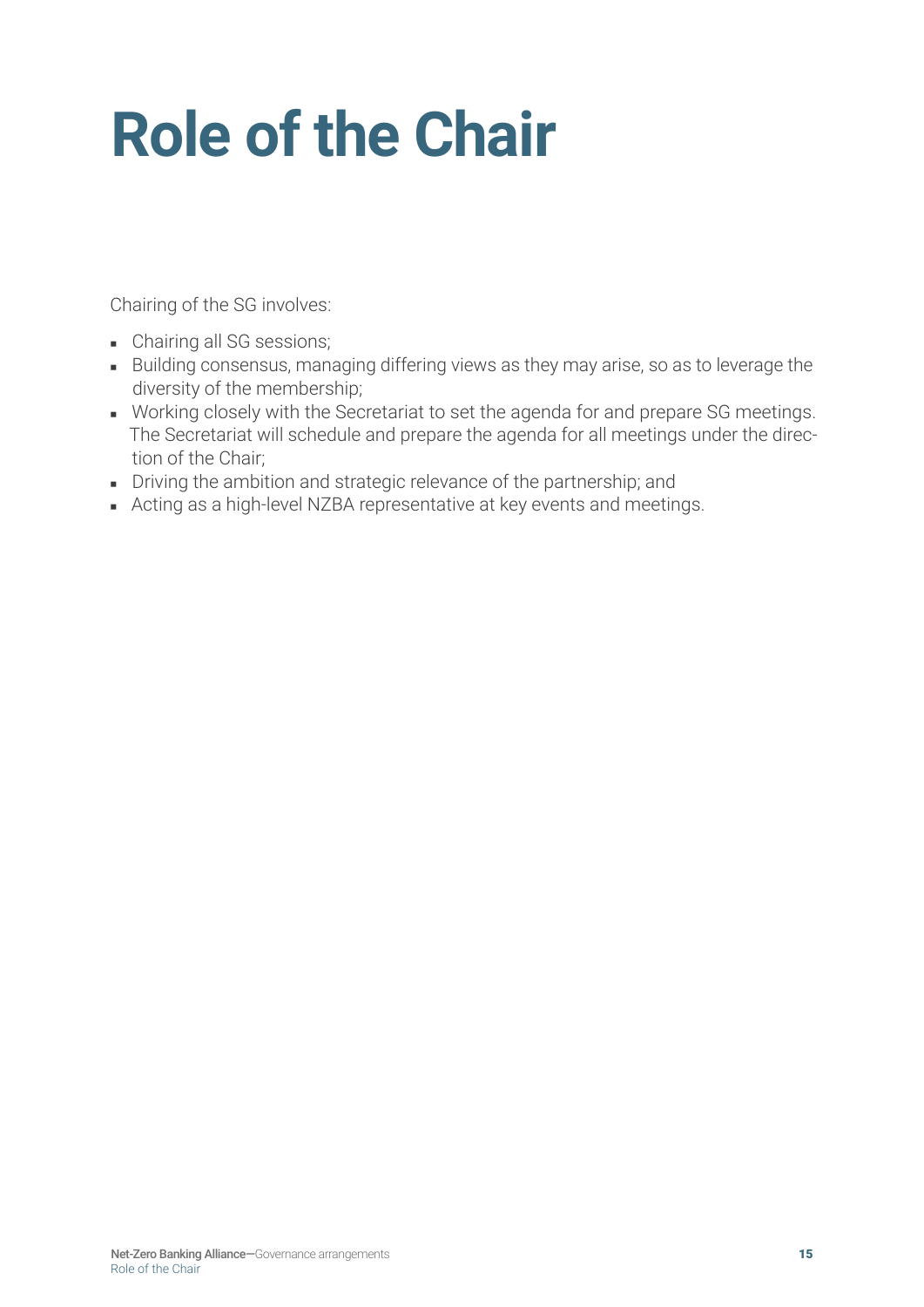## <span id="page-15-0"></span>**Decision-making**

Decisions of the Alliance are taken at either plenary or SG level, depending on the subject and as defined below.

#### **Decision making at plenary level:**

Examples of decisions to be taken by the plenary group:

- Changes to the governance (e.g. fee structure, accountability mechanism) or structure of the Alliance—recommendation to come from SG to plenary for decision.
- Changes to the commitment or Guidelines for Target Setting–recommendation to come from SG to plenary for decision.

Plenary decisions should be made via a poll of all members, giving as much notice as possible, with a minimum of one week's notice. This may be carried out electronically or in person or a combined process. Each member bank has one vote.

The threshold of votes required for a motion to be carried (quorum) is 50% of possible votes and the threshold of votes for a decision to be approved is 2/3rds of votes cast.

#### **Decision making at SG level (at both Principal and Representative levels):**

Examples of decisions to be taken by the SG:

- Strategic direction of the Alliance.
- Approval of work Tracks and their annual workplans.
- Approval of publications, Alliance positions (Alliance positions must also be shared with the plenary group for non-objection).
- Approval of the Alliance annual budget.

Each SG member has one vote on all decisions.

The threshold of votes required for a motion to be carried (quorum) is 50% of possible votes and the threshold of votes for a decision to be approved is 2/3rds of votes cast.

In addition to a simple majority, decisions affecting the Secretariat also require the support of the UN representative.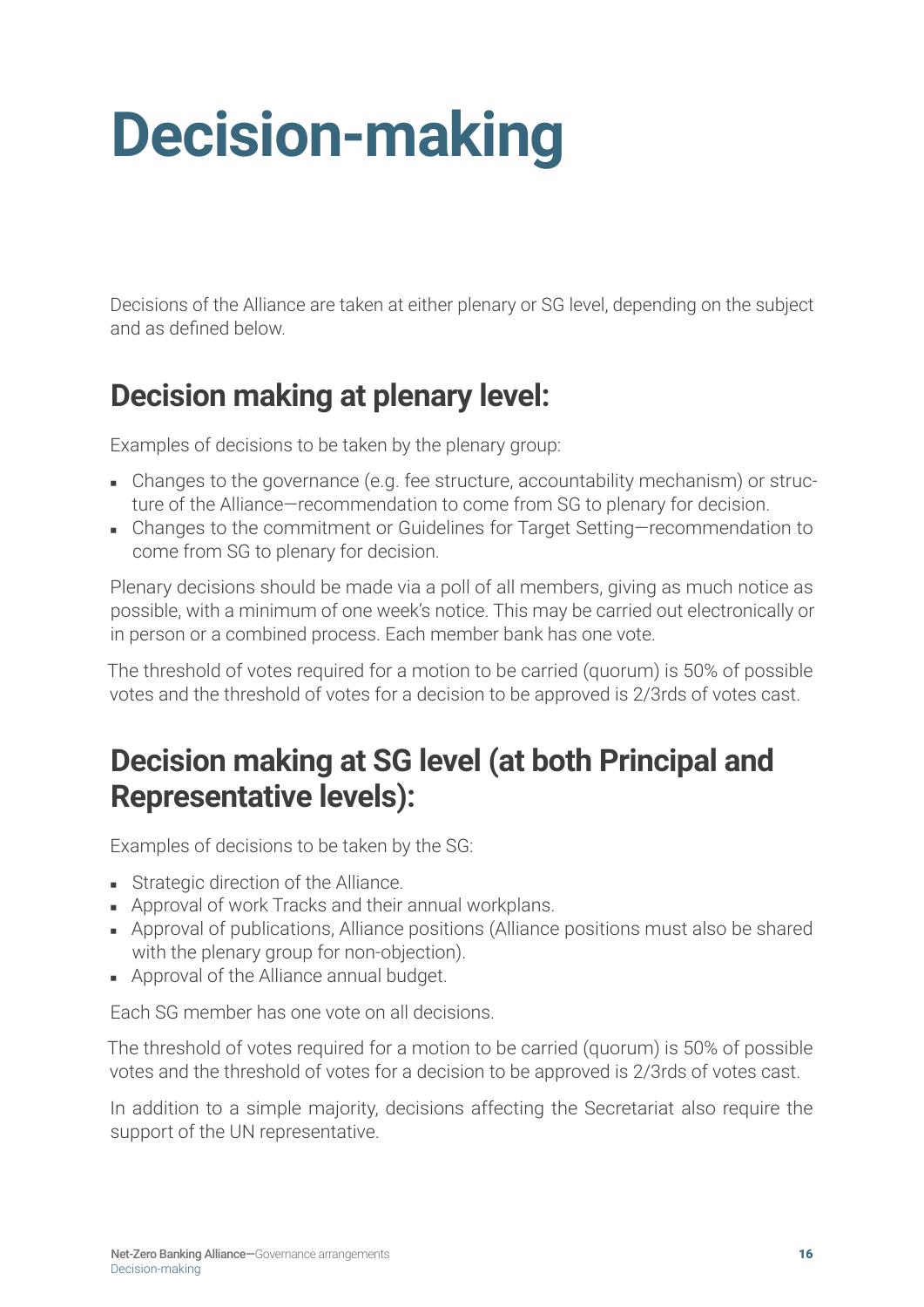### <span id="page-16-0"></span>**Role and responsibilities of Work Tracks and Track leads**

The efforts and implementation of the Alliance will be undertaken and operationalised by working groups of Alliance members grouped into "Tracks". The number of members in each Track is flexible and will reflect member interests and priorities. A member bank may be represented in as many or as few Tracks as desired. Member banks may field different representatives for different Tracks and sub-tracks, according to their expertise. Involvement in the work of the Tracks may also be available to members of the Collective Commitment for Climate Action (CCCA), which is the climate initiative of the PRB.

The Tracks shall organise sub-tracks as required to address their priorities in the most efficient and effective way possible and produce deliverables as deemed to be useful by the Alliance members. If published as an Alliance product, these outputs will be signed off by the SG.

#### **Specific responsibilities of the Track leads:**

Ideally there will be two co-leads for each Track and sub-track. Tracks and sub-tracks will be led by representatives of Alliance members as at least one of the co-leads; the other co-lead may be a non-NZBA CCCA signatory. Sub-track leads will coordinate with and support the Track leads in order to meet the objectives of the Tracks. Leads have the following responsibilities:

- understand the goals, objectives, and desired outcomes of the Track;
- lead a constructive and collective dialogue on Track content;
- lead on the implementation of the Track work and the achievement of Track milestones and objectives;
- be committed to building expertise in the Track topics;
- be able to practice and drive growth in the practices defined by the Track;
- engage with collaborative initiatives which have similar objectives in collaboration with Secretariat;
- management of the Track on behalf of the Alliance;
- ensure alignment of work, timelines and otherwise coordinate with other Track leads as required;
- report back on work undertaken to the SG; and
- advise on developments relevant to the achievement of the Alliance's Commitment.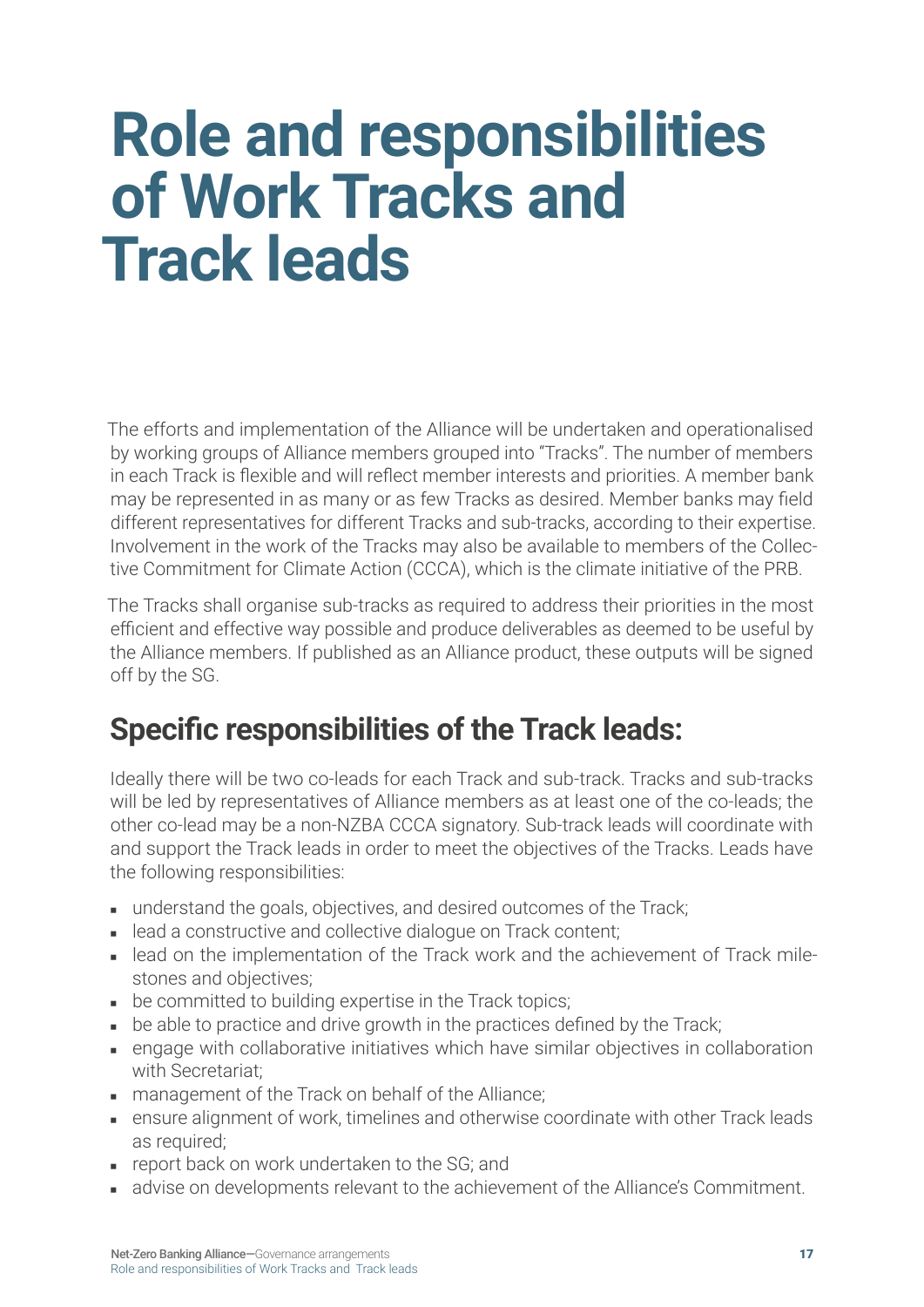#### <span id="page-17-0"></span>**Election and terms of Track leads:**

- Track leads will rotate, at a maximum of two years. They will be elected in November of the corresponding year, so as to provide time for a smooth handover from existing Track leads to new Track leads by providing a one month overlap period prior to a January start.
- Self-nominations will be shared to the Secretariat in October, nominees will be made aware of their nomination in the first half of November, and, if necessary, elections will be held in the second half of November by simple majority among Track members.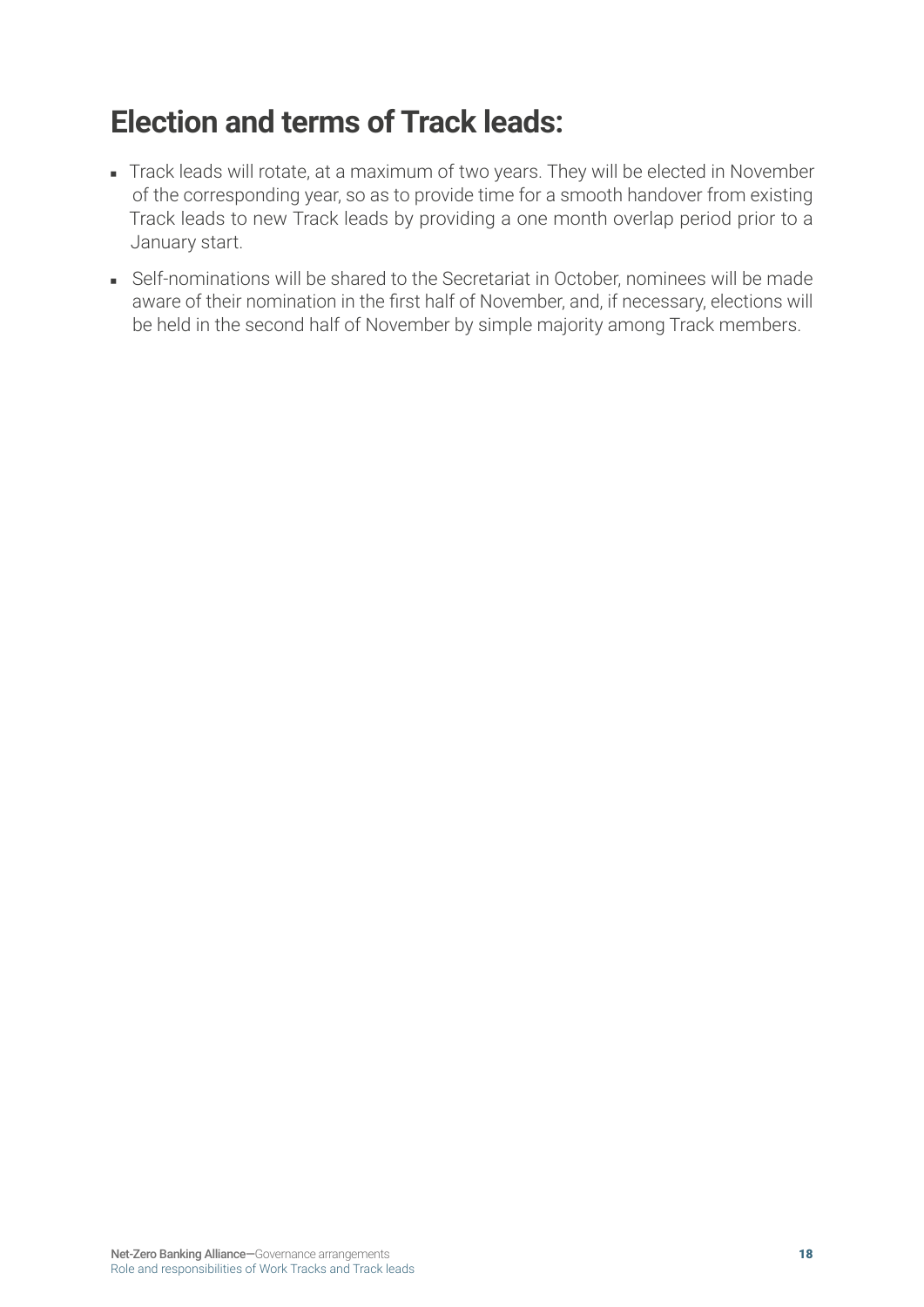### <span id="page-18-0"></span>**Role and responsibilities of the Secretariat**

The role of the Secretariat will be provided by UNEP FI. Specific responsibilities of the Secretariat are to:

- ensure that the Alliance meets objectives in-time and in-budget, and that it does so following the general direction provided by the SG. To that effect, the Secretariat is empowered to make operational decisions as a matter of due course, while strategic decisions remain the responsibility of the SG;
- support the SG:
- convene and provide input on strategic direction of the Alliance;
- coordinate regular meetings;
- provide advice and quidance on technical and structural matters facing the Alliance;
- at the direction of the NZBA leadership, prepare and conduct regular virtual calls of the work tracks that address technical and structural matters;
- manage a secretarial budget;
- support Alliance communication;
- manage strategic outreach to potential allies and key partners, establishing linkages and regular communications with related initiatives;
- facilitate annual collection and review of the progress made and challenges faced by members with regard to their commitment as set out in the Commitment Statement and Guidelines;
- at the direction of the SG, consult scientific and technical experts;
- facilitate the Alliance in achieving its objectives; and
- report to Race to Zero and the Glasgow Finance Alliance for Net Zero on collective progress, as required and agreed by the SG.

#### **Terms of Secretariat**

The Secretariat will be provided by UNEP FI for the duration of the existence of the Alliance.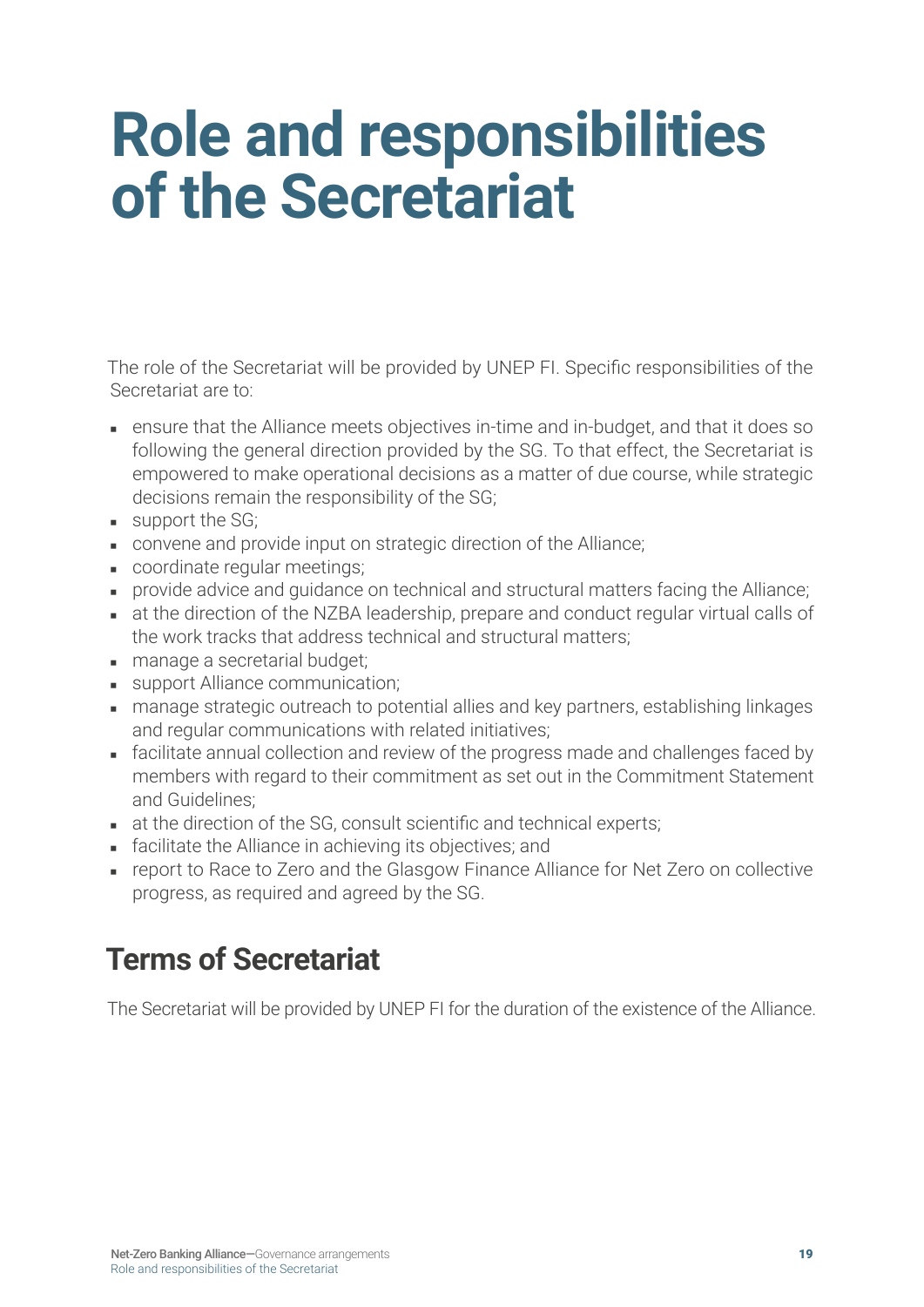## <span id="page-19-0"></span>**Links to GFANZ**

The Alliance was launched on 21 April 2021 as the banking component of the Glasgow Finance Alliance for Net Zero (GFANZ), the coalition that brings together existing and new net-zero finance initiatives into one sector-wide strategic forum. GFANZ is led by Mark Carney and the COP26 Private Finance Hub—in partnership with the UNFCCC Climate Action Champions and the Race to Zero campaign and the COP26 Presidency.

 NZBA will link to GFANZ through three structures which will help enable coordination and alignment:

- **1.** CEO Principals Group—comprising leads from finance industry net-zero coalitions that join Race to Zero and GFANZ, including some representatives from the NZBA. It will meet approximately once each quarter from June 2021.
- **2.** Steering Group—comprising staff representatives from each CEO in the Principals Group and from the institution chairing each GFANZ sub-sector alliance (i.e. including staff from NZBA banks), a senior representative from the secretariat of each GFANZ sub-sector alliance (including NZBA), and the Chair of the Financial Coalition Coordination Mechanism. The GFANZ SG will be Chaired by the Head of GFANZ Secretariat.
- **3.** GFANZ workstreams—In due course, GFANZ will launch priority workstreams and, as members of GFANZ, members of NZBA will be able to nominate themselves to participate in those workstreams.

GFANZ will provide a forum to coordinate with the other net-zero financial alliances.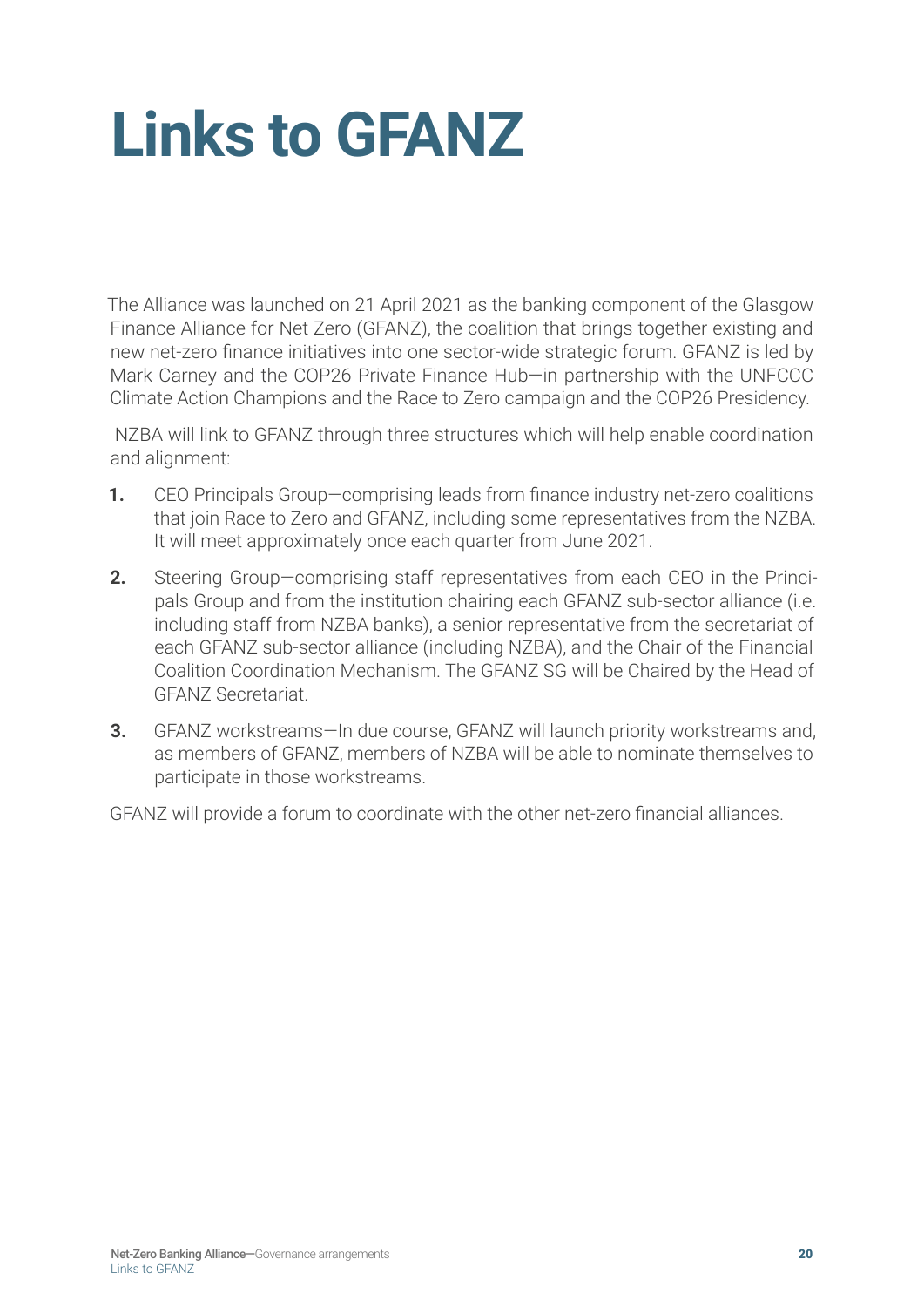## <span id="page-20-0"></span>**Stakeholder relationships**

The Alliance may wish to form relationships with stakeholder organisations as deemed appropriate to further its aims.

#### **Advice**

In recognition of the need to engage with civil society and for the work of the Alliance to be robustly underpinned by credible science, the Alliance will proactively seek advice from scientific and civil society organisations to inform its work.

Advice will be sought as needed and under the supervision of the SG on technical, scientific matters related to methodologies, scenarios and initiatives, and matters related to policy, for example relating to other Sustainable Development Goals.

Such advice will:

- Help inform revisions of the commitment text, Guidelines and other outputs; and
- When relevant, provide SG, working groups and/or Track/Sub-Track leads with relevant subject matter expertise to support practical implementation of NZBA commitment text.

#### **Collaborators**

An organisation may wish to collaborate with NZBA, for example, to harmonise, develop and implement methodologies and mutually promote the work of both organisations. A document of common understanding would be developed to document the relationship. Collaborators may be proposed by the Secretariat or members and approved by the SG.

#### **Supporters**

A supporter is an institution that carries out activities relevant to the banking industry but is not a for-profit company. A supporter has a mission which is aligned with net zero by 2050 or other low-carbon objectives and has confirmed in writing its support for the NZBA. A supporter is encouraged to carry out at least one activity each year that would support the adoption and implementation of the NZBA commitment. A simple form will document such relationships which will be approved by the SG.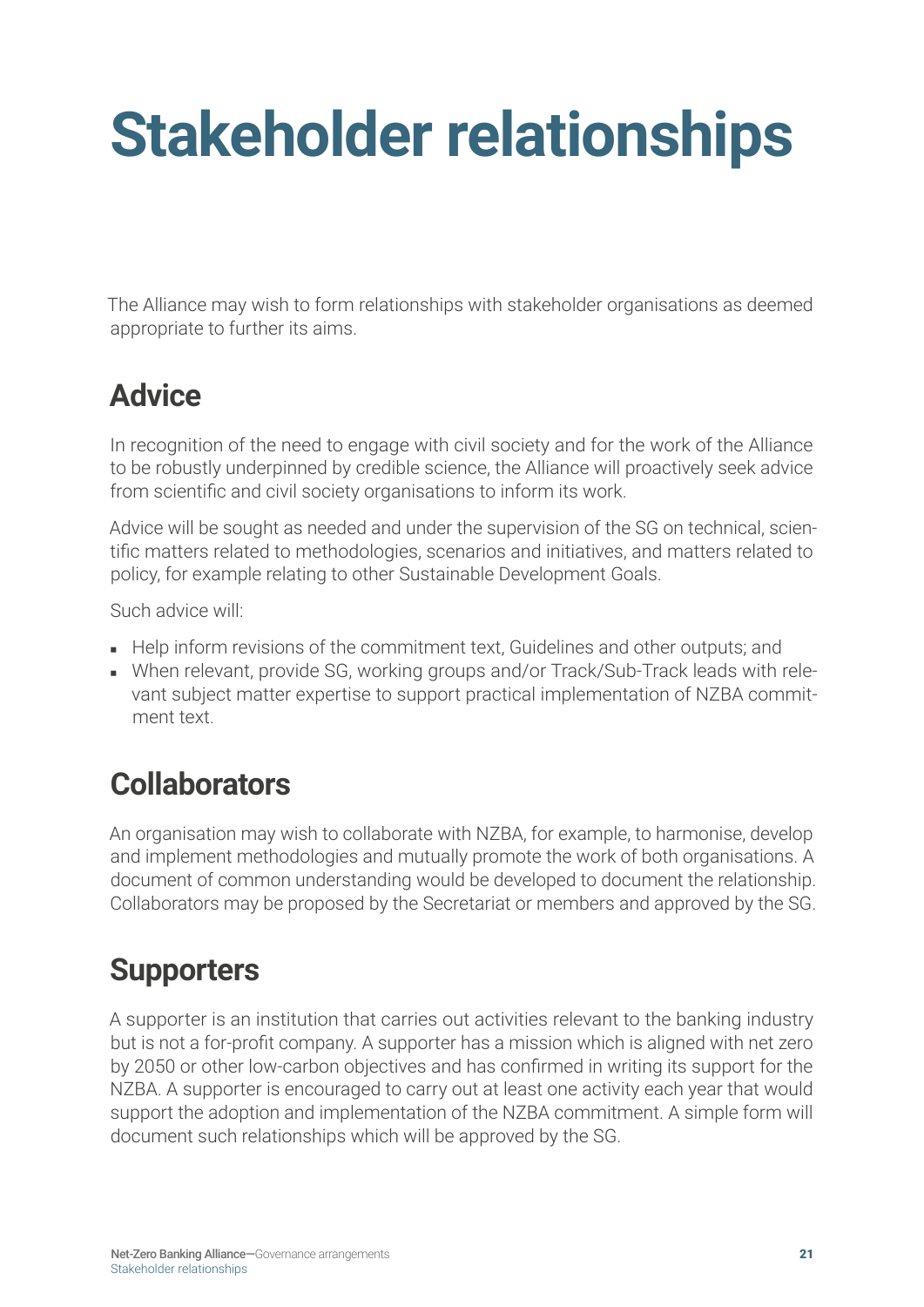### <span id="page-21-0"></span>**Confidentiality, competition law and conflicts of interest**

### **Confidentiality**

Any non-public information disclosed or opinions expressed during meetings will be treated as confidential unless and until the group has authorised their public release. Competitively sensitive information (CSI) should not be shared with other members; the section below details the actions that members should take if they believe they have been exposed to CSI. Members may be exposed to confidential information in the course of their work. It is understood that members' staff may see some documents relating to meetings, but unnecessary involvement of third parties in handling this material is strongly discouraged. Material non-public information should not be shared with other members. To the extent any members believe they have been exposed to material non-public information, they are reminded of their legal obligations in relation to such information, including under relevant market abuse regulations.

In all cases where third parties are provided access to documents relating to meetings (e.g. assistants or advisors), individual members are expected to accept responsibility for ensuring that those third parties are aware of and respect the confidentiality and sensitivity which attaches to the discussions and documents in question.

#### **Competition law**

It is the responsibility of members and participants to ensure they understand their responsibilities under, and fully comply with, all applicable competition laws.

To the extent that any participant is unclear of these responsibilities, they should consult the legal and/or compliance teams at their respective institution for further guidance.

Collaboration may, in some circumstances, be necessary to effectively achieve the goals of the Alliance. However, participants should ensure competition law risk is borne in mind, and legal advice sought as appropriate, when considering specific proposals to collaborate on (for example) targets, strategies, platforms, projects or setting standards.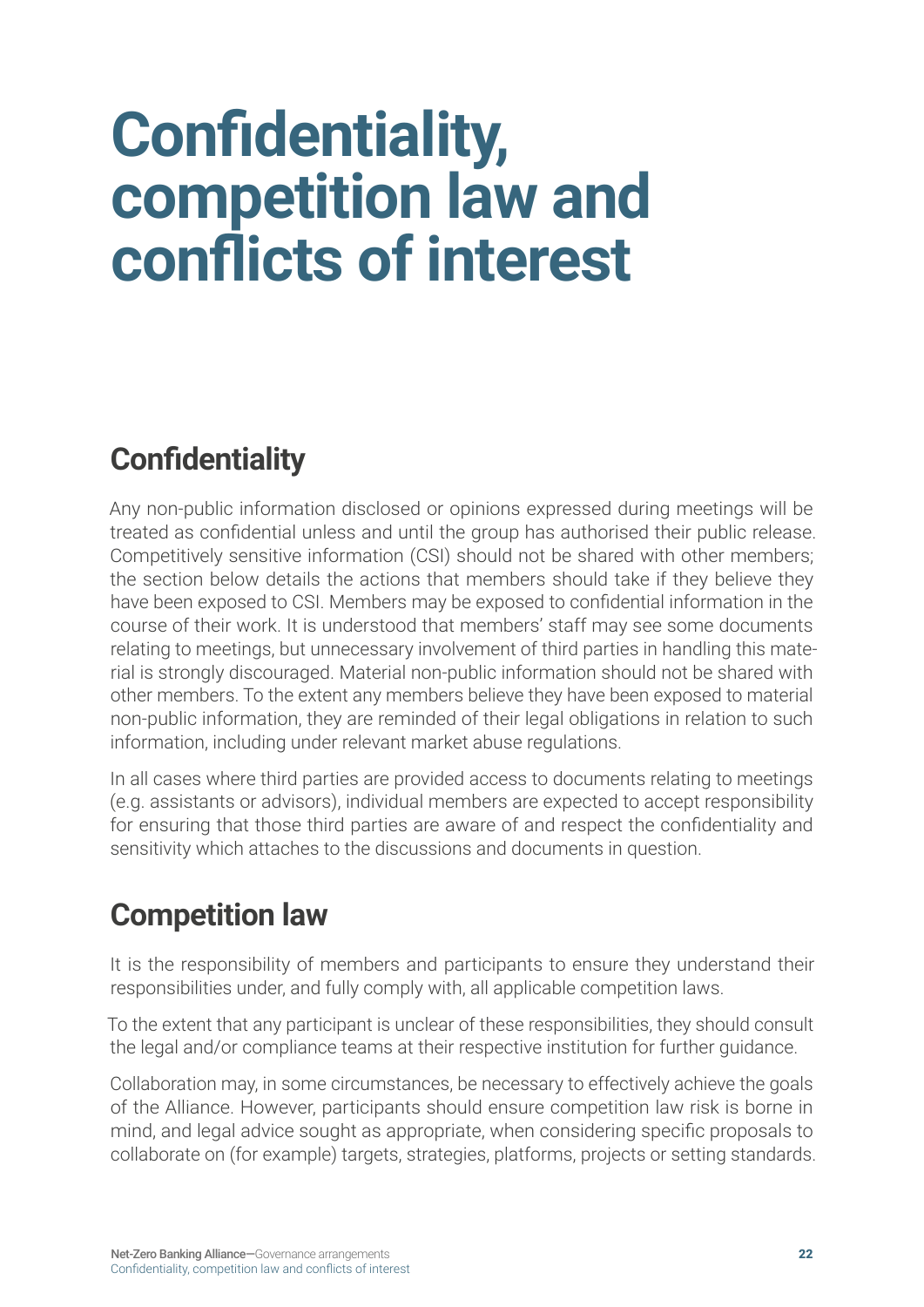<span id="page-22-0"></span>Particular care will need to be exercised in order to make sure that members and participants familiarise themselves with the concept of competitively sensitive information and do not unilaterally disclose or exchange it under any circumstance. If the disclosure or exchange of potentially competitively sensitive information is absolutely necessary for the legitimate purposes of the group, procedures will need to be put in place and consideration be given to seeking advice as appropriate to make sure that the information is shared in a manner in compliance with all relevant laws (e.g. upon being appropriately anonymised and aggregated by the Secretariat or a third party).

If a member or participant has concerns about any discussions or exchanges of information from a competition law compliance perspective—for example, due to sharing competitively sensitive information—they should make their concerns known to the Secretariat or the meeting as a whole (or otherwise as appropriate), and the discussion or exchange giving rise to those concerns should cease. If they do not cease, the members or participants concerned should leave the relevant meeting, pending the receipt of legal advice from their advisers.

#### **Conflicts of interest**

Any actual or potential conflicts of interest by members or participants (or their representatives) should be noted by the relevant individual and passed back to the chair of the group. The chair will assess and consider possible actions, including the replacement of conflicted members as necessary.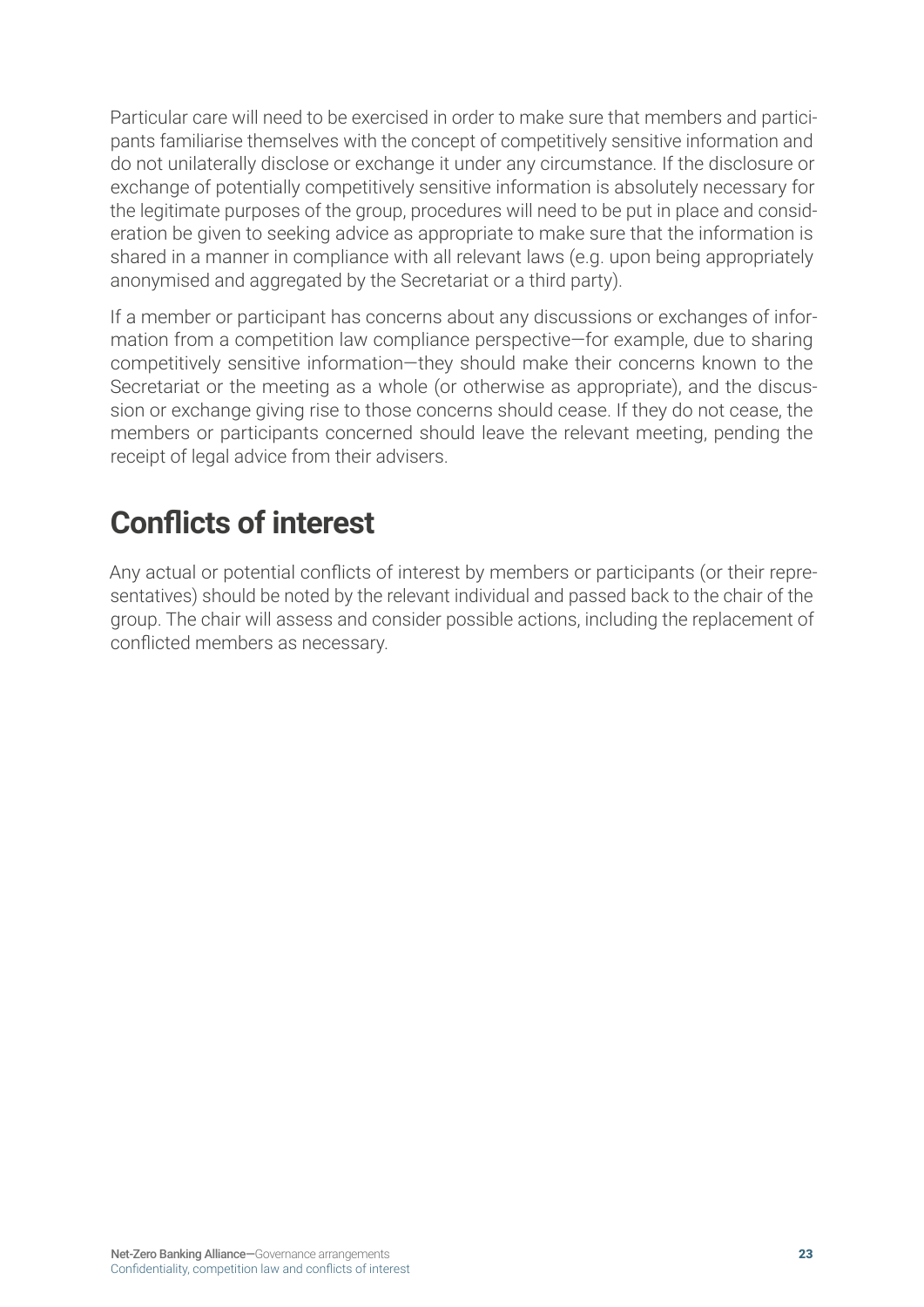### <span id="page-23-0"></span>**Annex: Summary of roles and responsibilities**

|                          | <b>Chair</b>                                                           | <b>Steering Group</b>                                                                                                                                                                                                                                                                                                                                                                                                                                                                                                                                                                           | <b>Track Leads</b>                                                                                          | <b>Secretariat</b>                                                                                                                                                                                                                                                                                                                                                                                                                                                                                                                                                                      |
|--------------------------|------------------------------------------------------------------------|-------------------------------------------------------------------------------------------------------------------------------------------------------------------------------------------------------------------------------------------------------------------------------------------------------------------------------------------------------------------------------------------------------------------------------------------------------------------------------------------------------------------------------------------------------------------------------------------------|-------------------------------------------------------------------------------------------------------------|-----------------------------------------------------------------------------------------------------------------------------------------------------------------------------------------------------------------------------------------------------------------------------------------------------------------------------------------------------------------------------------------------------------------------------------------------------------------------------------------------------------------------------------------------------------------------------------------|
| Strategy &<br>Governance | • Driving the ambition<br>and strategic rele-<br>vance of the Alliance | • Set the strategic direction of the<br>Alliance to meet the net zero by 2050<br>objective, by approving all strategic,<br>directional interventions of the Alli-<br>ance (such as publications or public<br>positions taken).<br>Determine and decide the goals,<br>objectives, and desired outcomes of<br>the Alliance.<br>• Oversee any review of the commit-<br>ment statement or the bank-led<br>UNEP FI Guidelines for Climate<br>Target Setting for Banks and agree-<br>ment of revisions with signatories.<br>Review on a periodic basis the gover-<br>nance structure of the Alliance. | Ensure alignment of work,<br>timelines and otherwise coor-<br>dinate with other track leads<br>as required. | • Ensure that the Alliance meets<br>objectives in-time and in-budget, and<br>that it does so following the general<br>direction provided by the Alliance<br>SG. To that effect, the Secretariat<br>is empowered to make operational<br>decisions as a matter of due course,<br>while strategic decisions remain the<br>responsibility of the SG.<br>- Convene and provide input on strate-<br>gic direction of the Alliance.<br>• Provide advice and guidance on<br>technical and structural matters<br>facing the Alliance.<br>Facilitate the Alliance in achieving its<br>objectives. |
| Plenary<br>Meetings      |                                                                        |                                                                                                                                                                                                                                                                                                                                                                                                                                                                                                                                                                                                 |                                                                                                             | • Coordinate regular meetings (at least<br>1 AGM per year).                                                                                                                                                                                                                                                                                                                                                                                                                                                                                                                             |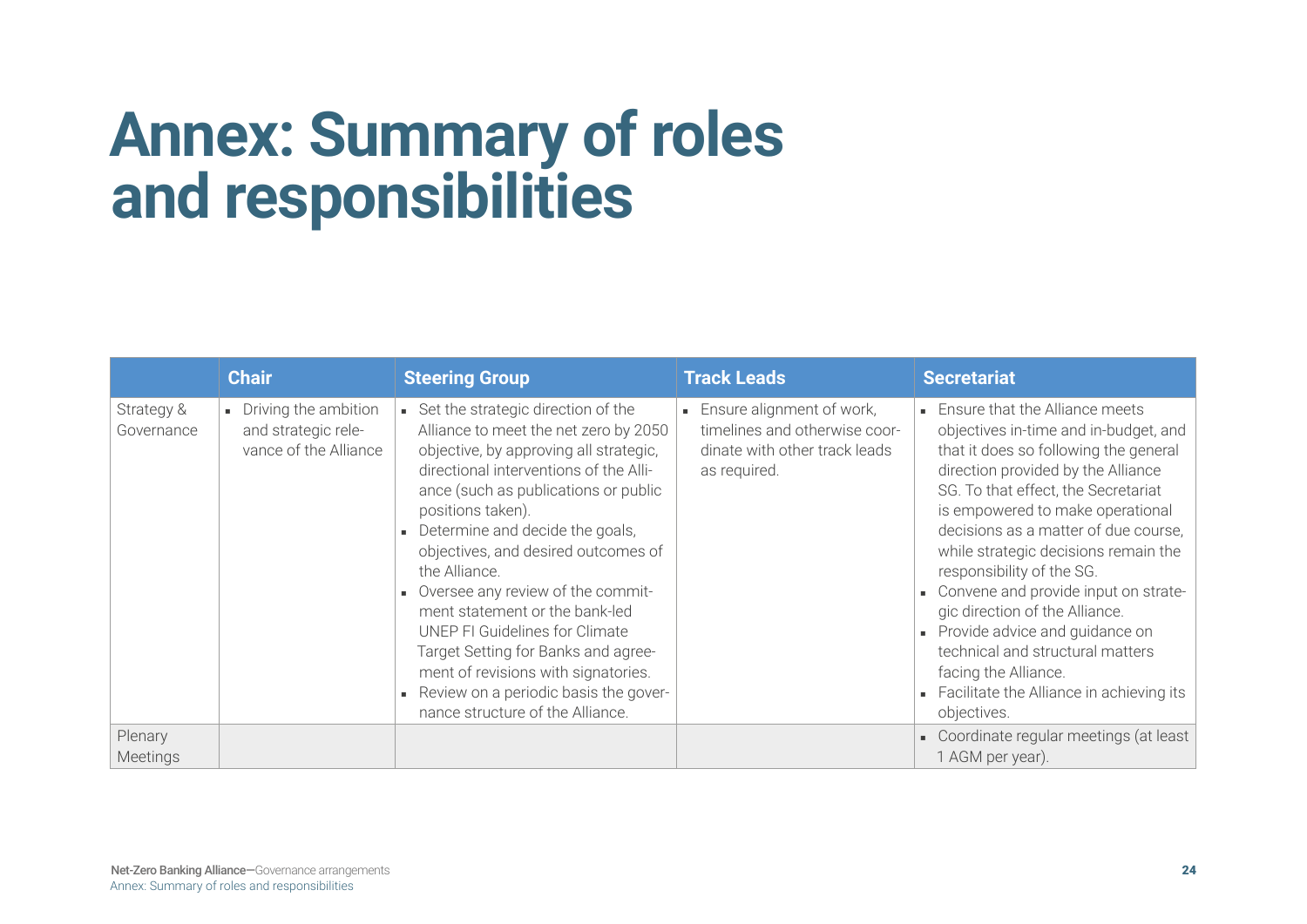|                                     | <b>Chair</b>                                                                                                                                                                                                                                                          | <b>Steering Group</b>                                                                                                                                                                                                                                                                                                                                                             | <b>Track Leads</b>                                                                                                | <b>Secretariat</b>                                                                                                                                                                                                                                  |
|-------------------------------------|-----------------------------------------------------------------------------------------------------------------------------------------------------------------------------------------------------------------------------------------------------------------------|-----------------------------------------------------------------------------------------------------------------------------------------------------------------------------------------------------------------------------------------------------------------------------------------------------------------------------------------------------------------------------------|-------------------------------------------------------------------------------------------------------------------|-----------------------------------------------------------------------------------------------------------------------------------------------------------------------------------------------------------------------------------------------------|
| <b>SG Meetings</b>                  | • Chairing all SG<br>sessions.<br>Building consensus,<br>managing differing<br>views as they may<br>arise, so as to lever-<br>age the diversity of<br>the membership.<br>Working closely with<br>the Secretariat to set<br>the agenda for and<br>prepare SG Meetings. |                                                                                                                                                                                                                                                                                                                                                                                   | • Provide updates.                                                                                                | The Secretariat will schedule and<br>prepare the agenda for all meetings<br>under the direction of the Chair.<br>• Support the SG.<br>Coordinate regular meetings.                                                                                  |
| Accountability                      |                                                                                                                                                                                                                                                                       | • Ensure banks are maintaining their<br>commitments made through the<br>Alliance to drive credibility.                                                                                                                                                                                                                                                                            |                                                                                                                   | Facilitate annual collection and<br>review of the progress made and<br>challenges faced by members with<br>regard to their commitment as set<br>out in the Commitment Statement<br>and Guidelines At the direction of the<br>SG, seek expert input. |
| Represen-<br>tation and<br>Outreach | Acting as a high-level<br>NZBA representative<br>at key events and<br>meetings.                                                                                                                                                                                       | - Understand and represent the inter-<br>ests of Alliance stakeholders, includ-<br>ing as spokespeople for the Alliance.<br>- Lead, guide and approve the advo-<br>cacy and engagement of the Alli-<br>ance on policy matters globally and<br>domestically.<br>Recruit other banks to the Alliance<br>through promoting the work of the<br>Alliance at appropriate opportunities. | - Engage with collaborative<br>initiatives which have similar<br>objectives in collaboration<br>with Secretariat. | • Manage strategic outreach to<br>potential allies and key partners,<br>establishing linkages and regular<br>communications with related initia-<br>tives.                                                                                          |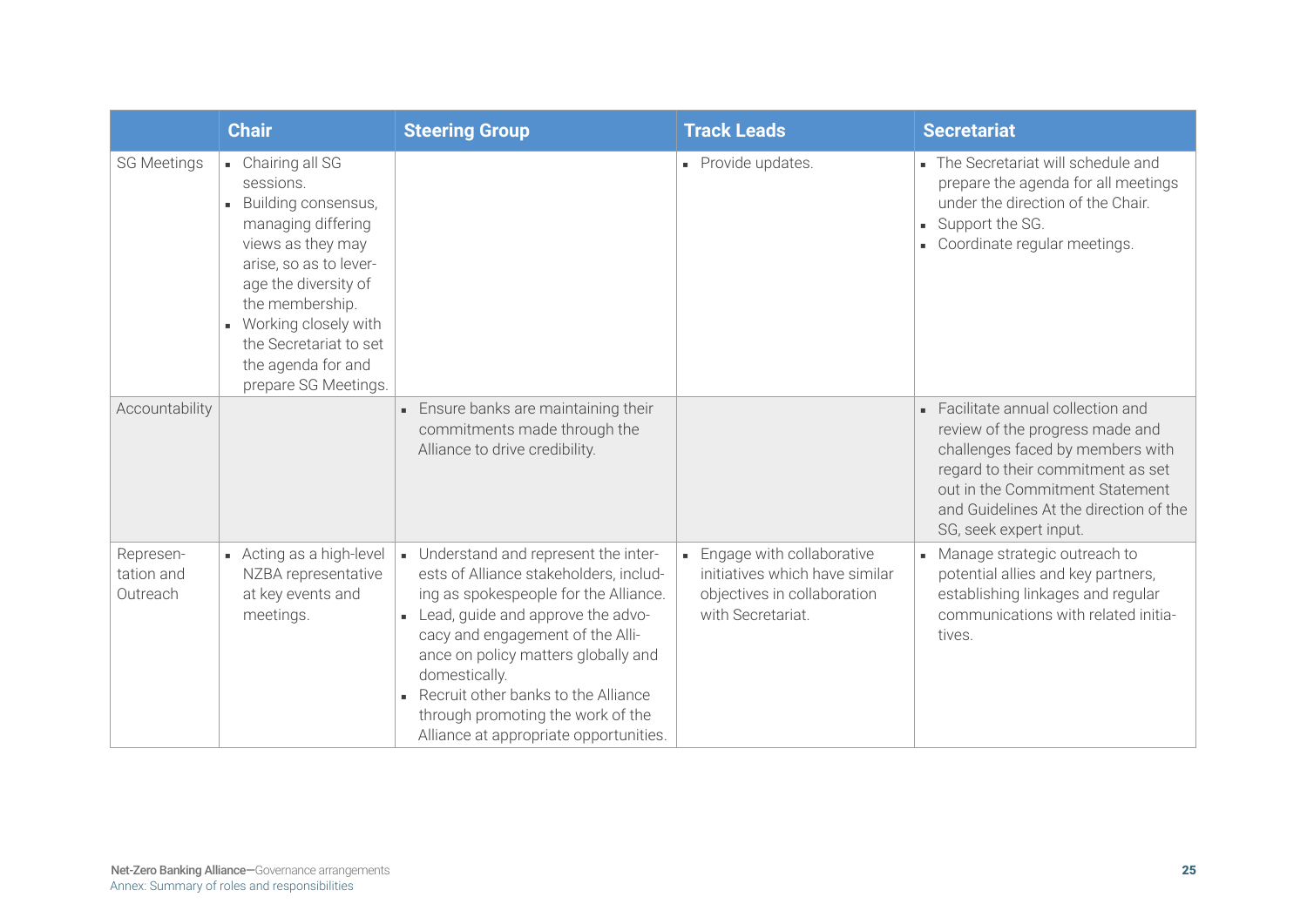|                                                                                         | <b>Chair</b> | <b>Steering Group</b>                                                                                                                                                                                                                                             | <b>Track Leads</b>                                                                                                                                                                                                                                                                                                                                                                                                                                                                                                       | <b>Secretariat</b>                                                                                                                                                                                                                                                                    |
|-----------------------------------------------------------------------------------------|--------------|-------------------------------------------------------------------------------------------------------------------------------------------------------------------------------------------------------------------------------------------------------------------|--------------------------------------------------------------------------------------------------------------------------------------------------------------------------------------------------------------------------------------------------------------------------------------------------------------------------------------------------------------------------------------------------------------------------------------------------------------------------------------------------------------------------|---------------------------------------------------------------------------------------------------------------------------------------------------------------------------------------------------------------------------------------------------------------------------------------|
| Supporting<br>implemen-<br>tation of the<br>commitment<br>through Work<br><b>Tracks</b> |              | - At a working level, guide technical<br>work and collective progress report-<br>ing towards the achievement of the<br>Alliance's commitment.<br>Steer the work tracks to under-<br>take work that supports Alliance<br>members with respect to best<br>practice. | - Understand the goals, objec-<br>tives, and desired outcomes of<br>the Track.<br>- Lead a constructive and<br>collective dialogue on Track<br>content.<br>- Lead on the implementation<br>of the Track work and the<br>achievement of Track mile-<br>stones and objectives.<br>Be committed to building<br>expertise in the Track topics.<br>Be able to practice and drive<br>growth in the practices<br>defined by the Track.<br>Advise on developments rele-<br>vant the achievement of the<br>Alliance's Commitment. | Consult scientific advisors and civil<br>society as directed or needed.<br>• Coordinate regular meetings<br>- At the direction of the NZBA leader-<br>ship, prepare and conduct regular<br>virtual calls of the working group(s)<br>that address technical and structural<br>matters. |
| Management                                                                              |              | - Approve the appointment of consul-<br>tants to perform significant pieces<br>of work commissioned to further the<br>goals of the Alliance.<br>- Approve an annual budget.                                                                                       | Management on behalf of the<br>Alliance.                                                                                                                                                                                                                                                                                                                                                                                                                                                                                 | Manage a secretarial budget.<br>• Support Alliance communication.<br>- Appoint consultants.                                                                                                                                                                                           |
| Reporting                                                                               |              | - Provide periodic updates on work<br>undertaken and progress made to<br>the UNEP FI Banking Board at least<br>bi-annually.                                                                                                                                       | Report back on work under-<br>taken to the SG.                                                                                                                                                                                                                                                                                                                                                                                                                                                                           | Report to Race to Zero and the<br>Glasgow Finance Alliance for Net<br>Zero on collective progress, as<br>required and agreed by the SG.                                                                                                                                               |